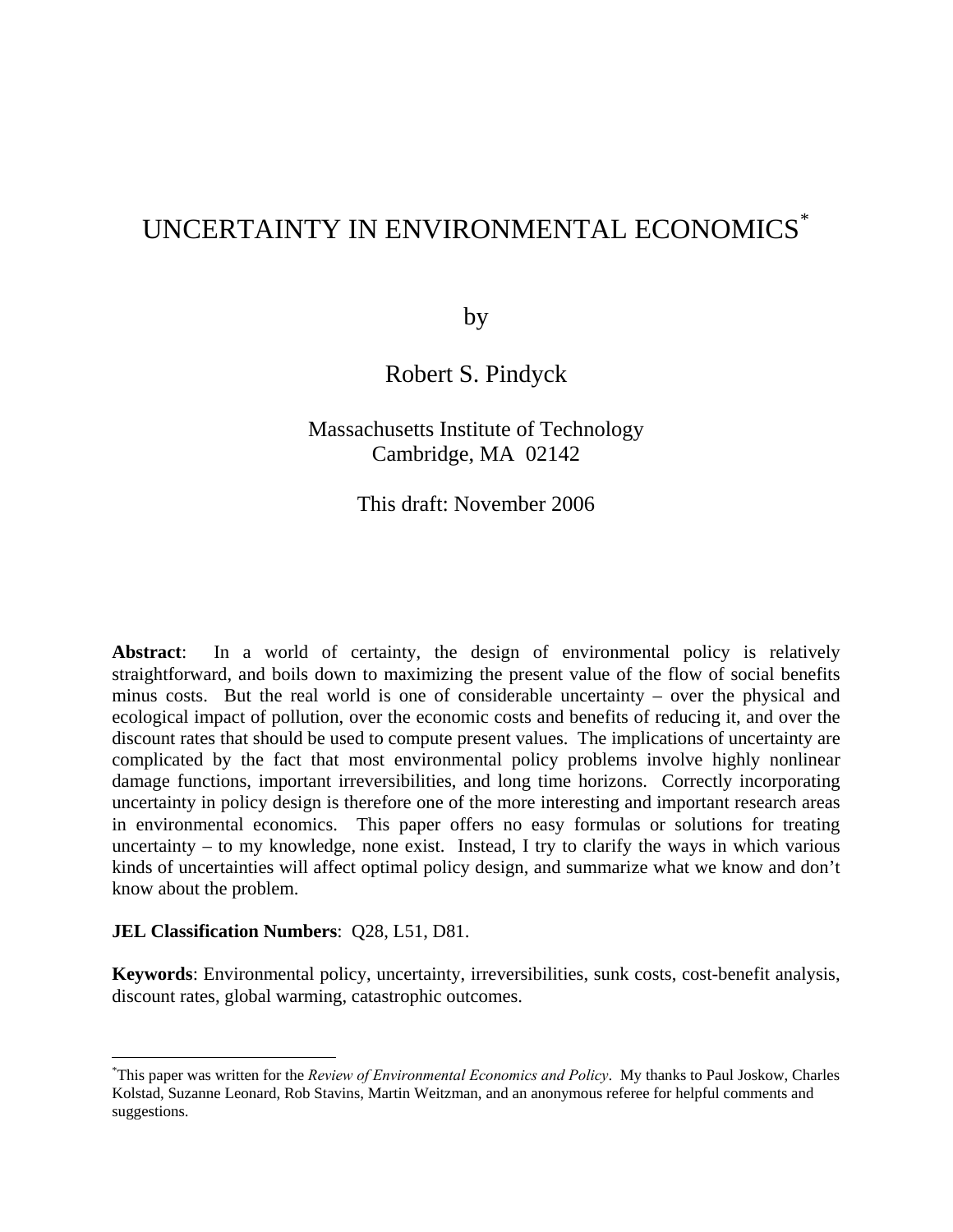## **1. Introduction**

 An introductory course in environmental economics typically teaches students that the design and evaluation of a policy to deal with an environmental problem boils down to costbenefit analysis. The instructor might proceed as follows. Left to their own, humans (i.e., producers and consumers) do bad things to the environment, such as polluting rivers and lakes, spewing sulfur dioxide into the air, and releasing ozone-depleting chlorofluorocarbons (CFCs). Government intervention – restrictions or taxes on emissions, banning CFCs – prevents some of this destructive behavior, and thereby reduces the amount of environmental damage. But it does so at a cost (e.g., electric power producers must install expensive scrubbers, and air conditioners must be made with a more expensive or less efficient refrigerant). So the policy problem boils down to deciding whether the benefit in terms of less environmental damage is at least as large as the cost of the policy. Of course the benefits (and often some of the costs) usually occur in the future, and therefore must be expressed in present value terms. So, given a discount rate, it's all quite simple: calculate the present value of the benefits of a policy, subtract the present value of the costs, and see whether the difference (the Net Present Value, or NPV) is positive. And if one is comparing several alternative policies, choose the one with the highest NPV.<sup>[1](#page-1-0)</sup>

The student, however, may start to realize that the problem is in fact more complicated:

<span id="page-1-0"></span>• First, we never really know what the benefits from reduced environmental damage will be, or even the amount that environmental damage will be reduced by a particular policy. Worse yet, we *can't know* with much precision what those benefits will be, even if we work very hard to find out. Take global warming. Modern meteorological science tells us that the relationships between greenhouse gas (GHG) concentrations, temperatures (regional or global) and climate patterns are inherently random. And even if we knew what those changes in temperatures and climate patterns are likely to be, we know even less about their economic and social impact, in part because we don't know how humans will adapt (e.g., by growing different crops or living in different areas). And if you think global warming is an unfair example because of the very long time horizons involved, take acid rain. Although virtually everyone would agree that the acidification of lakes and rivers – as well as the direct effects on human health – from unregulated nitrogen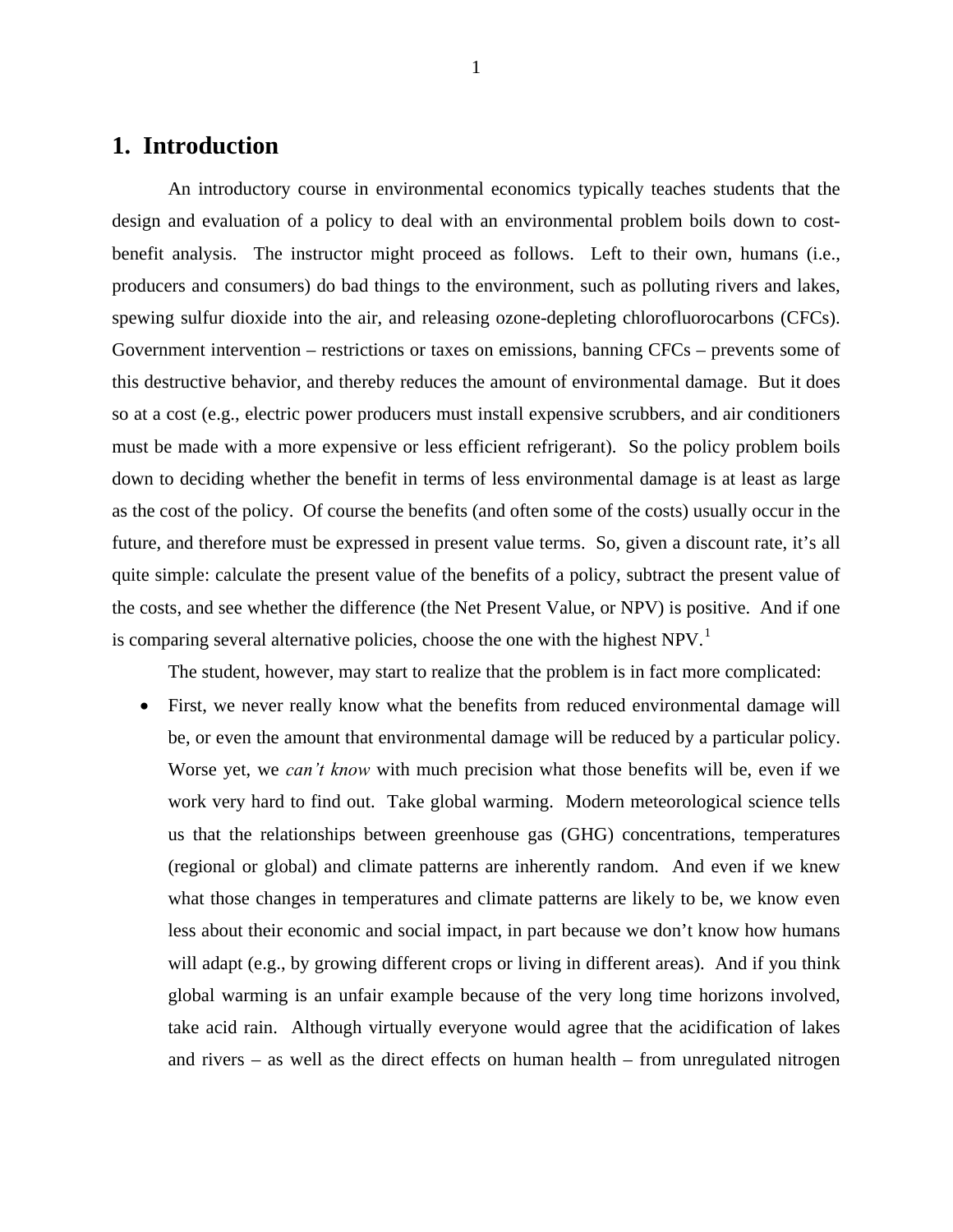oxide  $(NOx)$  and sulfur oxide  $(SOx)$  emissions is not a good thing, there is very little agreement as to just how bad it is.

- Second, we usually don't know what the current and future costs of a policy will be. In the case of a carbon tax, for example, we don't know how consumers and producers will respond, especially over the longer term. For example, to what extent will consumers use less fuel and buy more fuel-efficient cars and heating systems? And will producers develop and adopt more fuel-efficient technologies? Or in the case of NOx and SOx emissions, we know the current cost of scrubbers, but we don't know what their cost will be in the future, and how installing them will affect electricity prices and demand.
- And third, what discount rate (or rates) should be used to calculate present values? There is disagreement among economists over what is the "correct" rate that accounts properly for social time preferences and risk. And even if we settled on a conceptual notion of a "correct" rate, e.g., society's marginal rate of return on capital, there would still be considerable uncertainty over the actual numbers for current and future discount rates. (The marginal return on capital is difficult to measure, and its future evolution is inherently uncertain.) Furthermore, as we will see, discount rate uncertainty is itself a determinant of the "correct" effective rate that should be used for policy evaluation.

Of course the student might argue that there is nothing problematic about uncertainty over current and future benefits, costs and discount rates. If the student had taken a basic finance course, she would know that firms frequently make capital investment decisions in the face of similar uncertainties over the future cash flows from the investment, and must select discount rates subject to uncertainty over the correct risk premium. She might argue that firms typically base their investment decisions on the expected values of those cash flows, and environmental policy design can likewise be based on expected values.

The student might also argue that most public policy decisions must be made in the face of uncertainty. Possible changes in our Social Security or Medicare programs must be evaluated in the context of a broad set of uncertainties: over future changes in the demographic makeup of the country, changes in incomes, savings rates, and costs of living for different demographic groups, and changes in disease prevalence and medical costs, to name a few. Likewise, it is notoriously

 $\frac{1}{1}$  $1$  For a good textbook discussion of cost-benefit analysis applied to environmental policy, see Tietenberg (2006).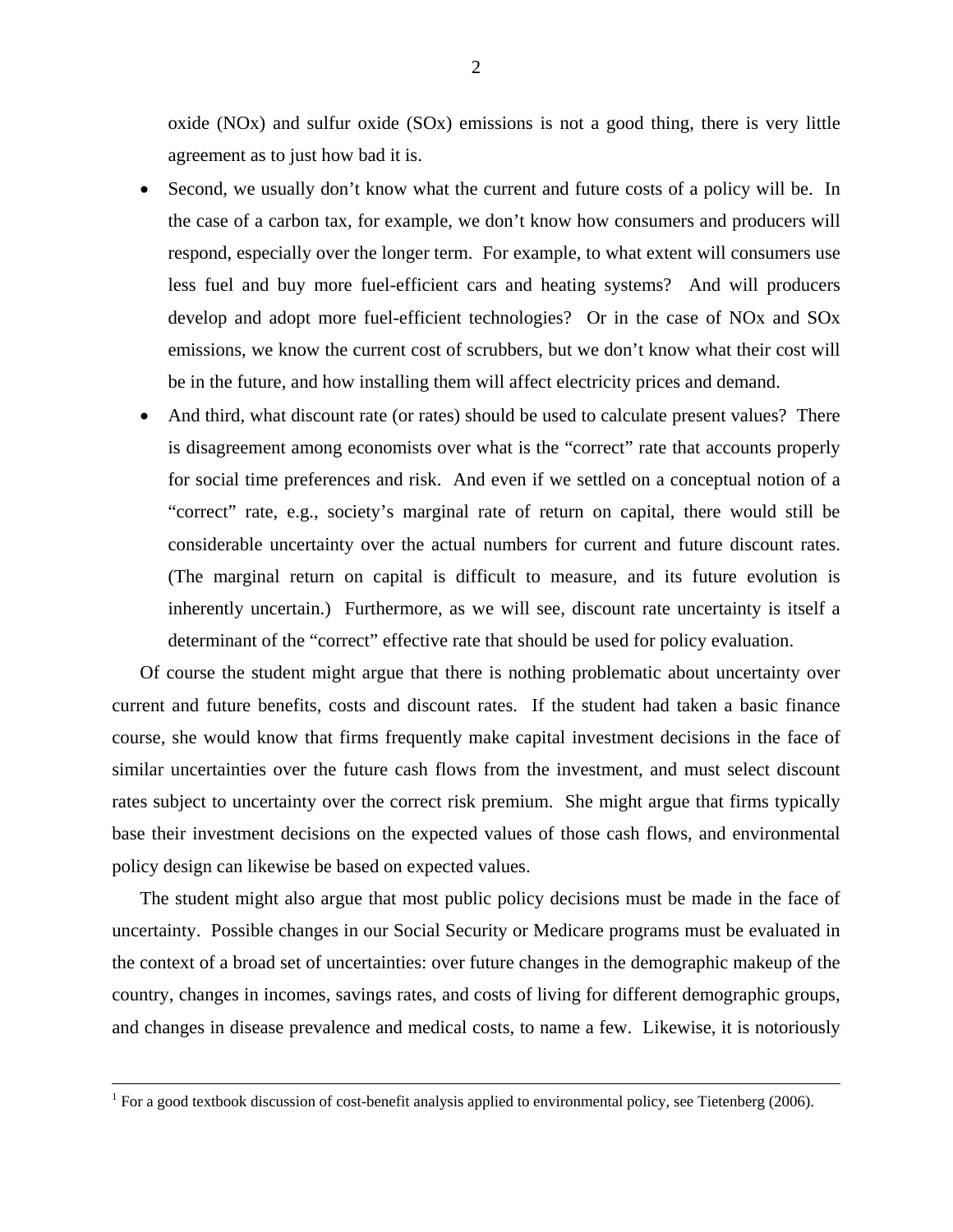difficult to predict the effects of changes in tax policy on income, employment, and government tax revenues. Again, what's special about environmental policy?

I would counter that for many environmental problems, the uncertainties are greater and more crucial to policy design and evaluation. In particular, three important complications arise that are often crucial for environmental policy, but are usually much less important for most other private and public policy decisions.

1. The first complication is that environmental cost and benefit functions tend to be *highly nonlinear*. In other words, the damage likely to be caused by air or water pollution or by GHG emissions does not increase linearly with the level of pollution or emissions. Instead, the damage might be barely noticeable for low levels of pollution and then become severe or even catastrophic once some (uncertain) threshold is reached. Likewise, the cost of pollution abatement may be very low for low levels of abatement, but then become extremely high for higher or total abatement. This means that one cannot simply use expected values; the expected value of the cost or benefit function will be very different than the function of the expected value.

Furthermore, the precise shapes of the functions are unknown. This is particularly important if we believe that there is a threshold or "tipping point" at which the impact of a pollutant becomes extremely severe, but we don't know where that point is. For example, how large an increase in GHG concentrations – or in mean temperature – would it take for the consequences to be near-catastrophic? And at what point would overfishing or habitat destruction lead to the collapse or extinction of a fish or animal population? A lack of answers to these questions suggests that environmental policy should be "precautionary," in the sense of favoring earlier and more intense intervention. But just how "precautionary" should the policy be? Should countries agree, for example, to roll back their GHG emissions to 1930 levels? I do not mean to be facetious. Rather, I want to stress that uncertainty over the existence and/or position of a "tipping point" can be critical to policy timing and design.

2. The second complication is that environmental policies usually involve important *irreversibilities*, and those irreversibilities interact in a sometimes complicated way with uncertainty. There are two kinds of irreversibilities that are relevant for environmental policy, and they work in opposite directions.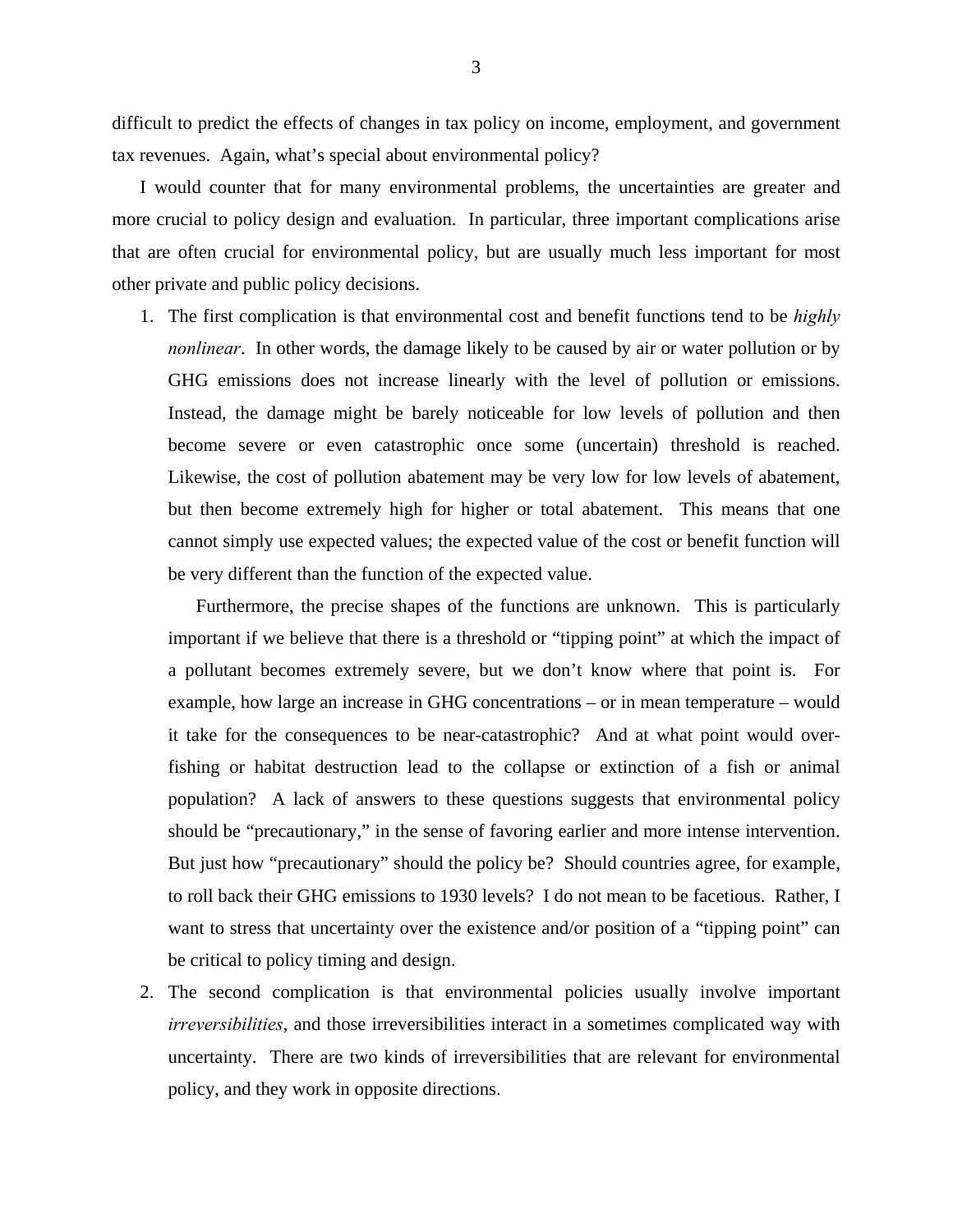First, policies aimed at reducing environmental degradation almost always impose sunk costs on society. These sunk costs can take the form of discrete investments (e.g., coal-burning utilities might be forced to install scrubbers), or they can take the form of expenditure flows (e.g., a price premium paid by a utility that has committed to burning low-sulfur coal). In either case, if future policy costs and benefits are uncertain, these sunk costs create an opportunity cost of adopting the policy, rather than waiting for more information about environmental impacts and their economic consequences. This implies that traditional cost-benefit analysis will be biased toward policy adoption.

Second, environmental damage is often partly or totally irreversible. For example, atmospheric accumulations of GHGs are long lasting; even if we were to drastically reduce GHG emissions, atmospheric concentration levels would take many years to fall. Likewise, the damage to ecosystems from higher global temperatures, acidified lakes and streams, or the clear-cutting of forests may be permanent. This means that adopting a policy now rather than waiting has a sunk benefit, i.e., a negative opportunity cost. This implies that traditional cost-benefit analysis will be biased against policy adoption.

How important are these irreversibilities and what are their implications for policy? The answers depend on the nature and extent of the uncertainties over costs and benefits, and how those uncertainties are likely to get resolved over time. The greater the current uncertainties, and the greater the rate at which they will be resolved, the greater will be the opportunity costs and benefits associated with policy adoption.

3. Third, unlike most capital investment projects and most other public policy problems, environmental policies often involve *very long time horizons*. While NPV calculations for firms' investments rarely go beyond 20 or 25 years, the costs and especially the benefits from an environmental policy can extend 100 years or more. The problems of global climate change and nuclear waste disposal are well-known examples with long time horizons, but there are others. For some forests and the ecosystems they contain, clear-cutting and other interventions can have consequences that extend for many decades. Likewise with chemical contaminations of land or water supplies. And the extinction of a species is, by definition, forever.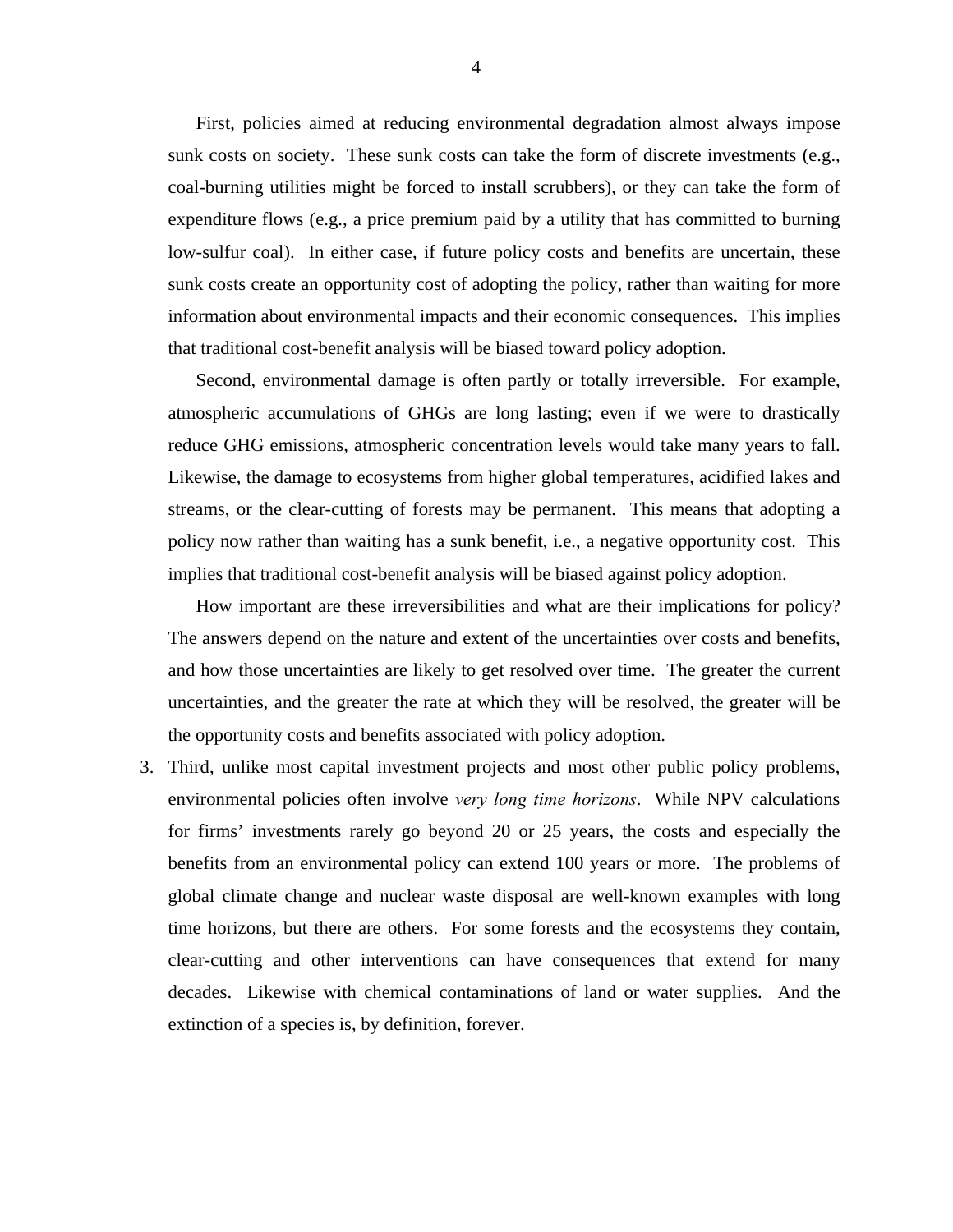A long time horizon exacerbates the uncertainty over policy costs and benefits. It is hard enough to predict the impact of pollution, or the costs of abatement, five or ten years from now. Over a 50-year horizon, the uncertainties are much greater.

A long time horizon also makes discount rate uncertainty much more important. Suppose we are not sure whether the "correct" discount rate for evaluating a policy is 2 percent or 4 percent. (Many rates have been used in policy analysis; the OMB has suggested 3 percent and 7 percent for government regulatory analyses.) With a 2 percent discount rate, a \$100 benefit 50 years from now is worth about \$37 today, but with a 4 percent rate it is worth only \$14 today. If the \$100 benefit accrues 100 years from now, its present value is about \$14 with the 2 percent rate, but only \$2 with the 4 percent rate. Clearly with discount rates of 4 percent or more, it would be very hard to justify almost any policy that imposes costs today but yields benefits only 50 or 100 years in the future.

Uncertainty over future discount rates has an important implication for the choice of discount rate that we should use in practice – it makes that rate *lower* than any expected future discount rate. The expected present value of \$100 received *T* years from now is the expected value of  $$100/(1+R)^T$ , where *R* is the (uncertain) discount rate (and  $1/(1+R)^T$ is called the *discount factor*). But the expected value of  $$100/(1+R)^{T}$  is *greater than* \$100/ $(1+R_e)^T$ , where  $R_e$  is the expected value of R. Furthermore, the longer the time horizon (i.e., the larger is *T*), the greater is the difference between the expected value of \$100/ $(1+R)^T$  and \$100/ $(1+R_e)^T$ . This means that the effective discount rate that should be used in a present value calculation is *less than* the expected (or average) discount rate.

The remainder of this paper discusses the sources and nature of the uncertainties that tend to arise in environmental economics, and how the policy implications of those uncertainties are shaped by the nonlinear nature of benefit and cost functions, by the irreversibilities that are often present, and by long time horizons. The next section explains why benefits and costs are inherently uncertain, and discusses the nonlinear characteristics of environmental benefit and cost functions. I focus in particular on uncertainty over possible "tipping points," i.e., a threshold resulting in catastrophic environmental damage. Section 3 deals with irreversibilities and the opportunity costs and benefits they create, and Section 4 examines the implications of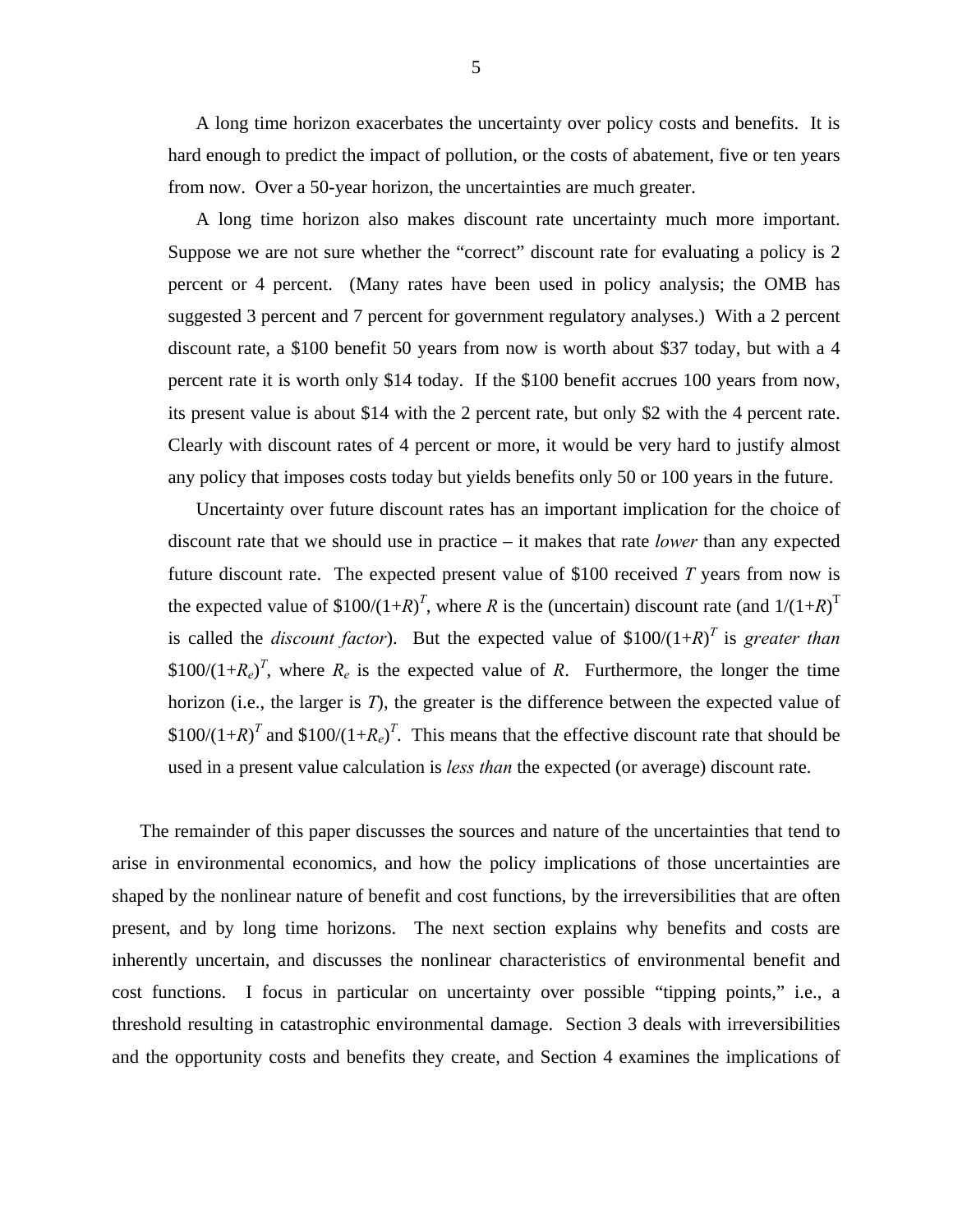long time horizons and discount rate uncertainty. The paper concludes by summarizing the lessons for policy design, and the areas where much more research is needed.

Despite its title, this paper is not intended to be a comprehensive survey of the many aspects of uncertainty in environmental economics, or the vast amount of recent and ongoing research on the topic. This is, after all, an article, not a book, and I have chosen to focus on those areas where I have a research interest, and where I believe some elucidation would be worthwhile.

## **2. The Uncertain Nature of Benefits and Costs**

I claimed in the previous section that in comparison to many other public policy problems, environmental problems typically involve uncertainties that are greater and more crucial to policy design and evaluation. Why? As I explained above and will discuss in more detail below, environmental policy design must contend with highly nonlinear benefit and cost functions, irreversibilities, and long time horizons. But in addition, environmental problems usually involve three compounding levels of uncertainty – uncertainty over the underlying physical or ecological processes, uncertainty over the economic impacts of environmental change, and uncertainty over technological changes that might ameliorate those economic impacts and/or reduce the cost of limiting the environmental damage in the first place. (By "economic impacts," I mean to include health impacts, lost consumer and producer surplus from degraded air, water, fisheries and other public goods, as well as lost output resulting directly from changes in climate, resource availability, etc.)

These compounding levels of uncertainty apply to both the benefit and cost sides of policy design and evaluation. For example, the future benefits of reducing GHG emissions depend first on the uncertain relationships between GHG emission levels, GHG concentrations, and resulting temperature distributions (as well as other climatic effects). But those benefits also depend on the uncertain economic impacts of changes in temperature distributions, as well as adaptation to climate changes (e.g., the use of new plant varieties or irrigation methods) that might reduce those economic consequences. The current and future costs of reducing anthropogenic climate change depend on the amount by which GHG emissions would need to be reduced, but that in turn depends on the uncertain relationships between GHG emission levels, concentrations, and climate effects, and the uncertain economic impacts of the climate effects. (It is the economic impacts, broadly construed, that is the policy concern in the first place.) And those costs also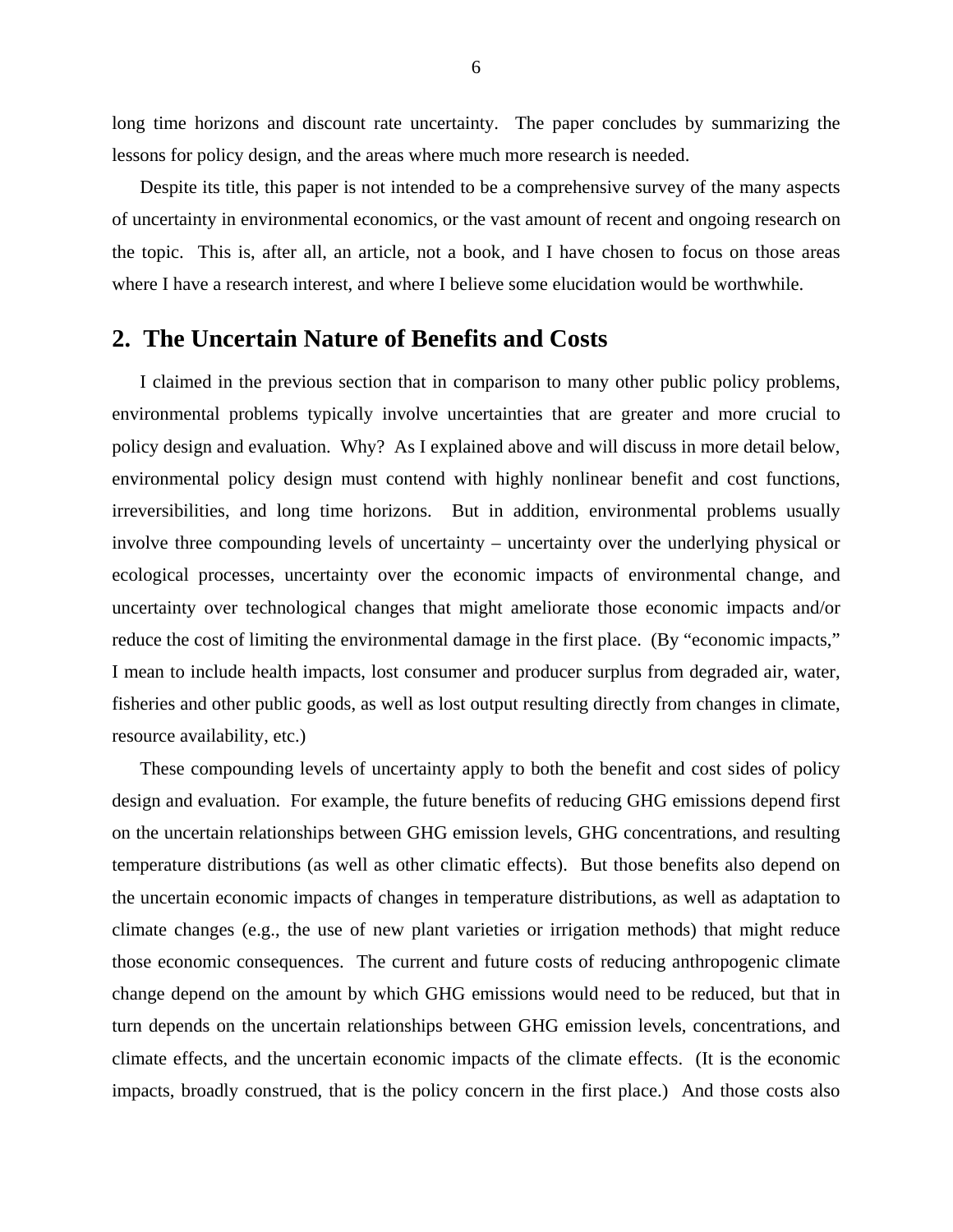depend on unpredictable technological advances in energy conservation, cheaper non-polluting energy sources, and methods of carbon sequestration.

These uncertainties and their effects on policy are magnified by the often nonlinear nature of benefit and cost functions. Uncertainties over benefits and costs are manifested not only in the form of parameter uncertainty (e.g., uncertainty over the elasticity of emissions with respect to a tax rate on emissions), but also in the form of uncertainty over the shapes of the (nonlinear) benefit and cost functions (e.g., uncertainty over how that elasticity falls as the tax rate is increased). As discussed below, the problem becomes especially severe when there are "tipping points" (i.e., when at some level of environmental damage the consequences become nearcatastrophic), but we don't know what that point is.

To make the discussion over benefits and costs more concrete, I will focus on global warming, for which the policy implications of uncertainty have been studied extensively (but certainly not exhaustively). Later I will turn to the nature and implications of uncertainty for a very different environmental policy problem – the regulation of a fishery.

#### **2.1. Uncertainty over Benefits**

The point of environmental policy is to bring human exploitation of environmental assets closer to socially optimal levels, thereby creating social benefits. We might impose a carbon tax to reduce the future economic impact of global warming because we expect the benefits (a reduced economic impact from reduced warming) to outweigh the costs of the policy. But how soon should we impose a carbon tax, and how large should it be? Putting aside costs for the moment, the answers depend on the specific benefit functions, i.e., on how the benefits from the tax vary with its size. And the answers also depend on nature and extent of uncertainty over those benefits.

The benefits over the next 100 years from reducing GHG emissions depend on (1) expected GHG emission levels absent abatement; (2) how rapidly atmospheric GHG concentrations will grow given these emission levels; (3) how higher GHG concentrations will affect global temperatures; and (4) how large an economic impact we should expect from higher temperatures.<sup>[2](#page-7-0)</sup> The uncertainties are substantial for each step in this chain. Combining the first

<span id="page-7-0"></span><sup>&</sup>lt;sup>2</sup> I am simplifying the problem for expositional purposes. For example, GHGs include methane as well as  $CO_2$ , and the mix matters. Likewise, it is not simply the change in mean temperature that matters, but also the geographic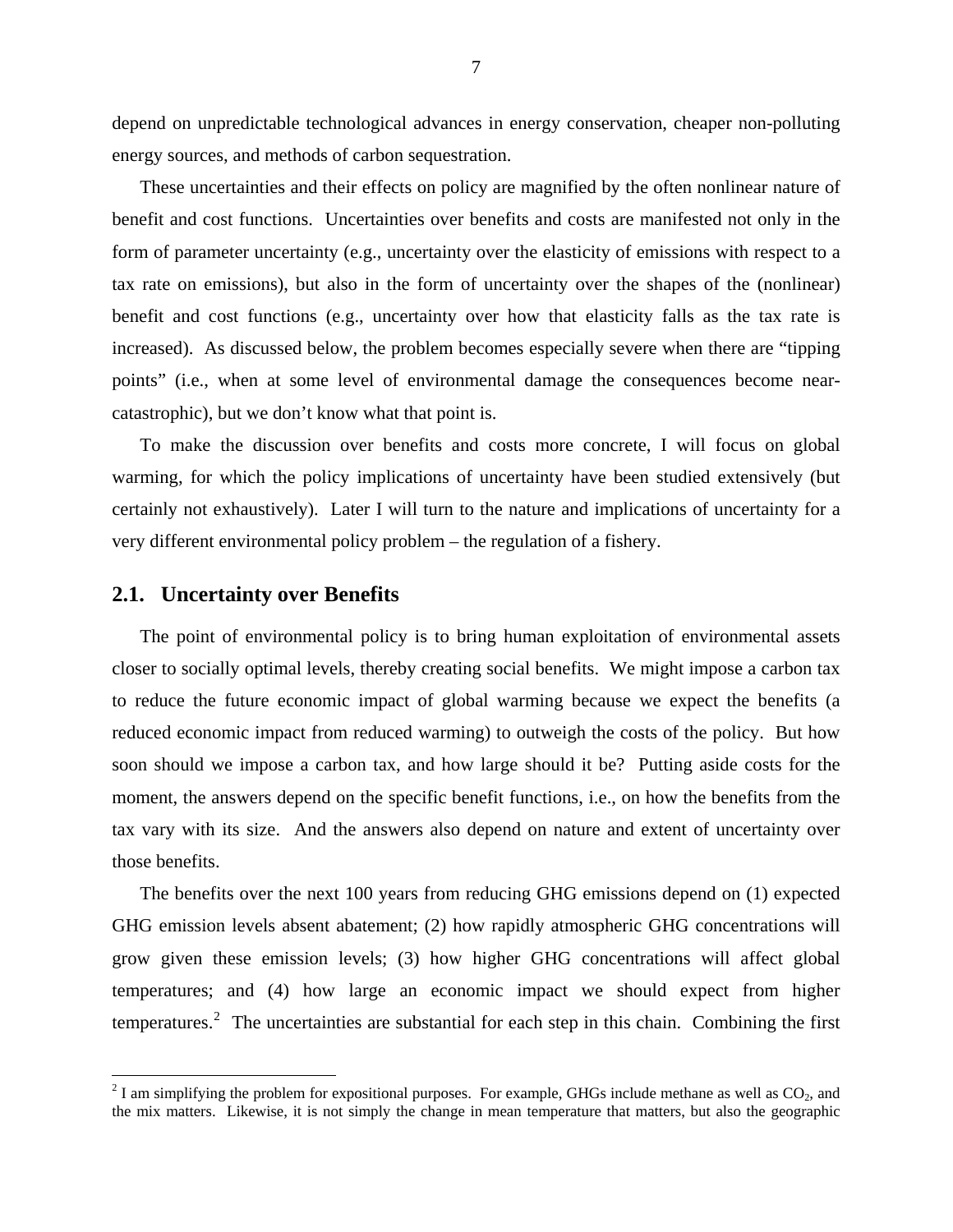three steps, if we take the Intergovernmental Panel on Climate Change (IPCC) report (2001) as a benchmark, the projected increase in mean temperature by the end of this century absent an abatement policy ranges from 1.4°C to 5.8°C. This large range should not be surprising. GHG emission levels are hard to predict because they depend on uncertain economic growth and energy intensities, and energy intensities in turn depend on unpredictable changes in energy prices and technologies.[3](#page-8-0) And even if emission levels were known, changes in GHG concentrations and changes in temperature depend on a complex physical system (with feedback loops that might be positive or negative) that is poorly understood.

The economic impact of global warming is even harder to predict. A temperature increase in the middle of the IPCC range – say,  $2.5^{\circ}$ C – would likely be beneficial for some regions of the world (e.g., Russia and Canada), harmful for other regions (e.g., India, Bangladesh, and Southeast Asia), and might have little or no aggregate net impact on other regions (e.g., the U.S.). Given the long time horizon involved, we would expect people to adapt to changing temperatures and changing climates generally (e.g., by planting and developing different crops, and by moving from warm and low-lying areas to cooler and higher ones). Studies have shown that potential adaptation is clearly important (e.g., Mendelsohn, Nordhaus, and Shaw (1994)), but it is still difficult to predict to what extent people will adapt, and at what cost.

A number of studies have attempted to assess the sources and extent of uncertainty over the benefits from reducing GHG emissions. One of the earliest was Nordhaus (1994b), who obtained estimates of the percentage loss in gross world product from a survey of natural scientists and economists. Roughgarden and Schneider (1999) then used the Nordhaus survey results, along with other survey evidence, to back out confidence intervals for a damage function. Pizer (1999) developed an integrated climate-economy model, and used it to both assess parameter uncertainty and study its policy implications. His model has nineteen parameters. Six parameters describe economic activity, and are estimated econometrically using historical data,

distribution of temperature changes. And of course economic impacts can be complex and vary substantially across geographical regions.

<span id="page-8-0"></span> $3$  Kelly and Kolstad (2001), for example, point out that future GHG emissions depend critically on population and productivity growth, which are uncertain. Lower growth would make global warming less of a problem. On the other hand, lower productivity growth implies a lower discount rate, which, as Pizer (1999) shows, increases the present value of the future benefits from abatement.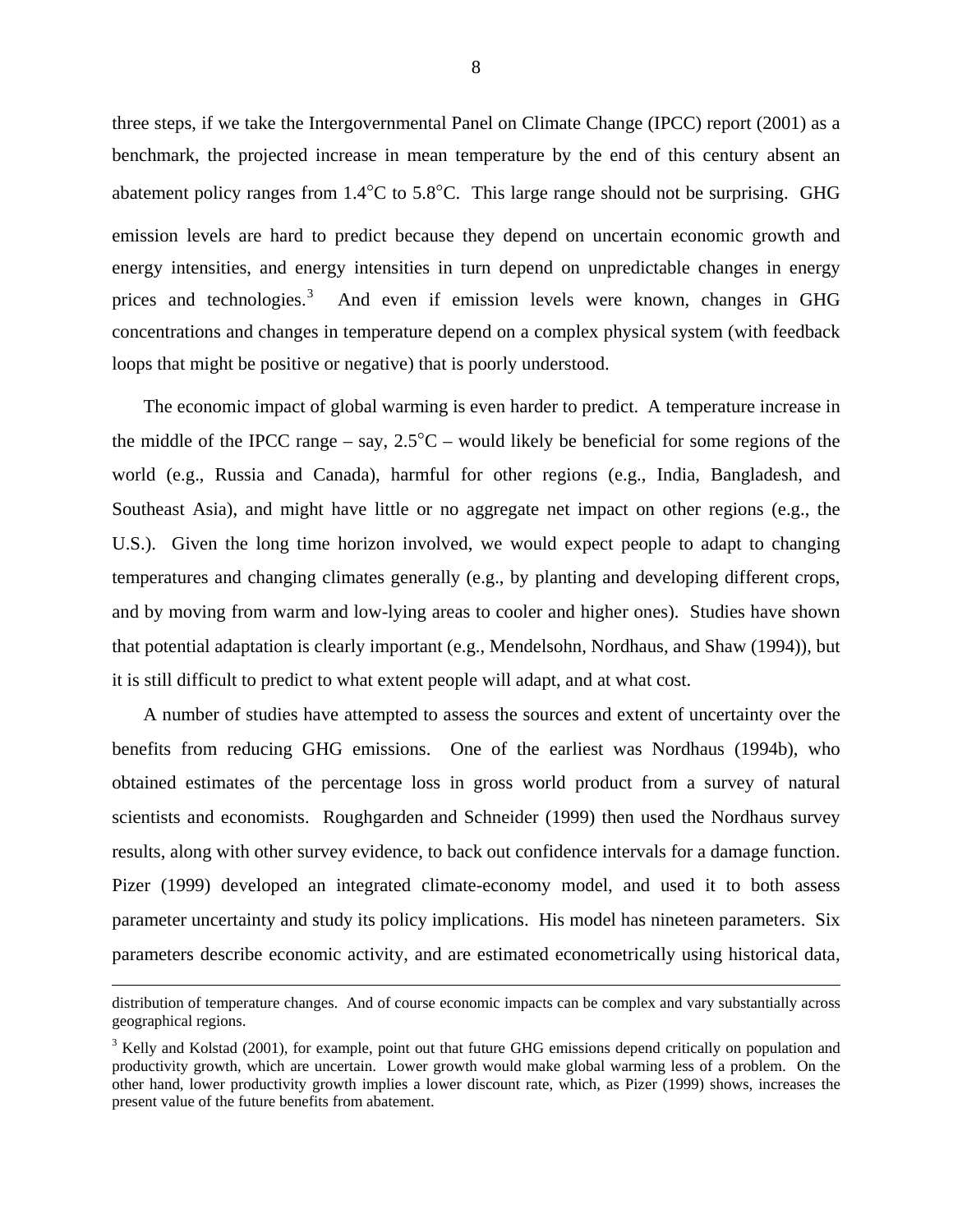yielding a joint distribution. Uncertainty over the remaining thirteen parameters (describing emissions growth, GHG retention and decay rates, control costs, and long-term population and productivity growth) is based on "subjective analysis." Other studies likewise assess uncertainty using subjective analysis and expert opinion; for an overview, see Heal and Kriström (2002).

One could argue that what really matters is the possibility and consequences of temperature increases at or above the upper end of the IPCC range. How likely is a 6°C temperature increase, and what impact would it have? One possible scenario (absent the probability estimates) was depicted by Gore (2006) – large parts of New York City would be under water. (Could New Yorkers adapt? Perhaps.) Clearly, the issue is whether for some plausible increase in temperature, things could get really bad, to the point where adaptation couldn't compensate. In other words, is there a tipping point in the benefit function, and if so, where is it? Unfortunately, we don't know.

As of now, very little work has been done to assess the probabilities of catastrophic climate change, or to estimate the point (e.g., the change in mean temperature) at which a catastrophic outcome becomes likely. People have widely differing (and often strongly held) opinions about the likelihood and makings of a catastrophic outcome, but this is just symptomatic of how little we know. There have been studies of the policy implications of catastrophic outcomes, which I will discuss later, but those studies take the outcome and its characteristics as given. $4$ 

This problem, which I will call "tipping point uncertainty," is not unique to global warming. For example, studies of toxic waste disposal suggest that points could be reached that are catastrophic for land and water use in localized areas. But again, there is considerable uncertainty as to where those points are.

In summary, what do we know about uncertainty over the benefits of environmental policy? As I have tried to show, in the case of global warming, which has been studied quite extensively, we know very little. That is, we know that there is a good deal of uncertainty, but we are hardly

<span id="page-9-0"></span><sup>&</sup>lt;sup>4</sup> For example, Pizer (2003) modifies the DICE model developed by Nordhaus (1994a), replacing the original quadratic relationship between economic damage and temperature change with a function that is much more convex (and varies the degree of convexity). But his focus is on whether price versus quantity is the more effective policy instrument. As he says, "Unfortunately, there is little empirical information concerning either the degree of steepness or the point where the steepness begins."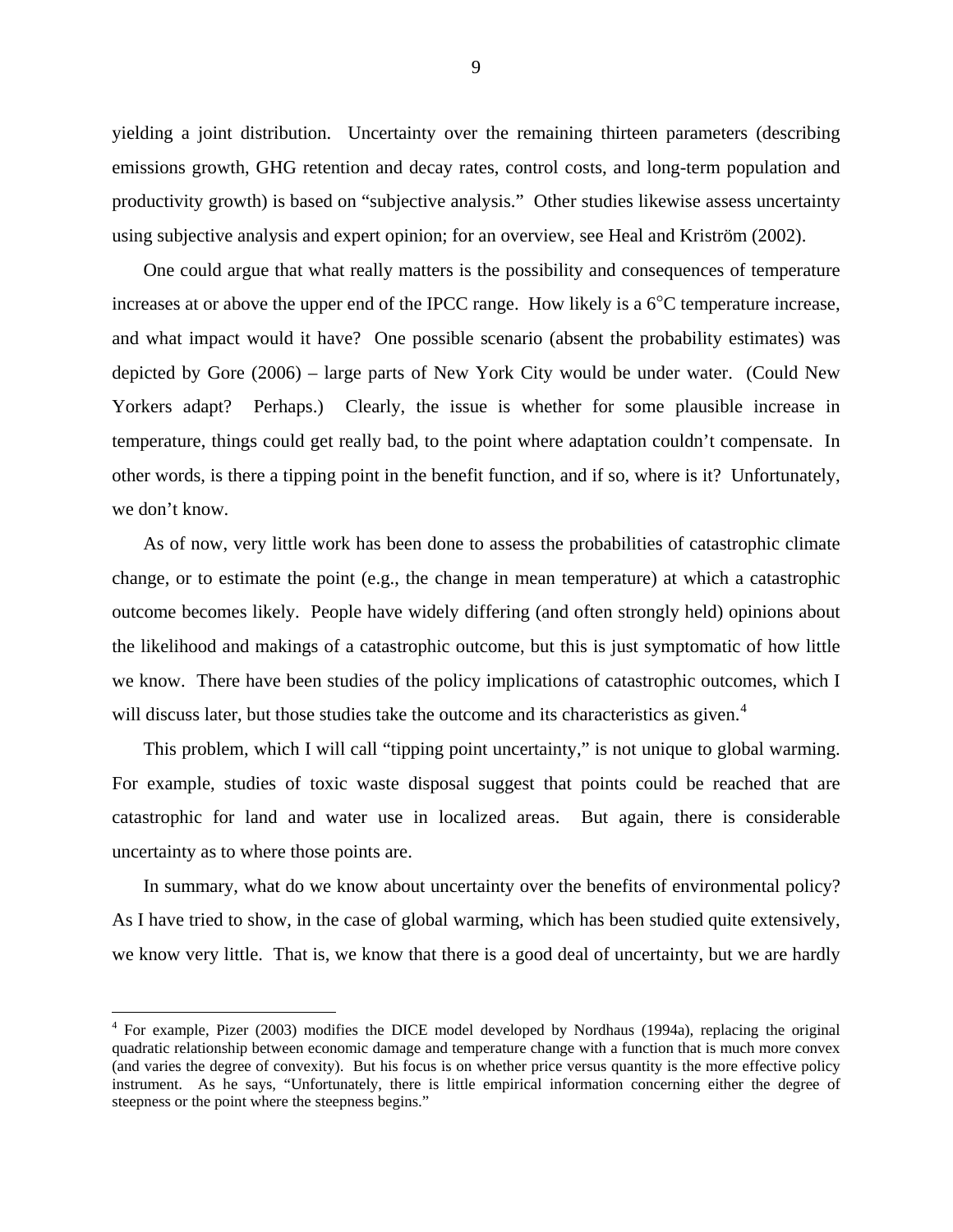able to quantify it, especially when it comes to tipping points. We would come to a similar conclusion for environmental problems that have received less attention (e.g., acid rain and toxic waste). Given that uncertainty clearly matters (as I will explain in more detail below), we seem to have our work cut out for us.

#### **2.2. Uncertainty over Costs**

 $\overline{a}$ 

For some environmental problems, particularly those with more limited time horizons, policy costs are better understood and subject to less uncertainty than are the benefits. For example, we have years of experience with limits on SOx and NOx emissions from coal-burning power plants. We know the cost (and effectiveness) of scrubbers and of substituting low-sulfur coal, and we can also infer costs from prices of tradable emission allowances. And while the cost function for emission controls is nonlinear (the cost of an incremental reduction in emissions rises rapidly as the emission level becomes very low), there is no "tipping point" problem.

For other environmental problems, however, cost uncertainty can be quite severe. Once again, global warming is a good example. A carbon tax may be the preferred instrument for reducing carbon dioxide  $(CO<sub>2</sub>)$  emissions, but how large a tax would it take to reduce those emissions in the U.S. by, say, 20 percent?<sup>[5](#page-10-0)</sup> The answer depends on how responsive fossil fuel demand would be to tax-induced price changes, and this will vary from sector to sector (e.g., transportation versus residential heating). The responsiveness of fossil fuel demand in any sector to price changes in turn depends on the long-run price elasticity of energy demand in the sector, and the long-run elasticity of substitution between fossil and non-fossil energy sources. We have a reasonable understanding of energy demand elasticities, but our knowledge of the long-run elasticity of substitution between fossil and non-fossil energy sources is tenuous at best. The reason is that the ability to substitute from, say, coal to wind power for electricity production depends on the cost and availability of the latter (and that cost will depend in part on its environmental impact). Today, that substitutability is quite limited; what it would be 20 or 50 years from now depends in large part on technological change, which is, again, hard to predict.

<span id="page-10-0"></span><sup>&</sup>lt;sup>5</sup> We would also need to know how large a tax it would take to reduce emissions in other countries, and for developing countries like China and India, the uncertainties are far greater than for the OECD. Then there is the cost of free riding. How large a tax would be needed for the OECD countries if the larger developing countries did not also agree to reduce emissions?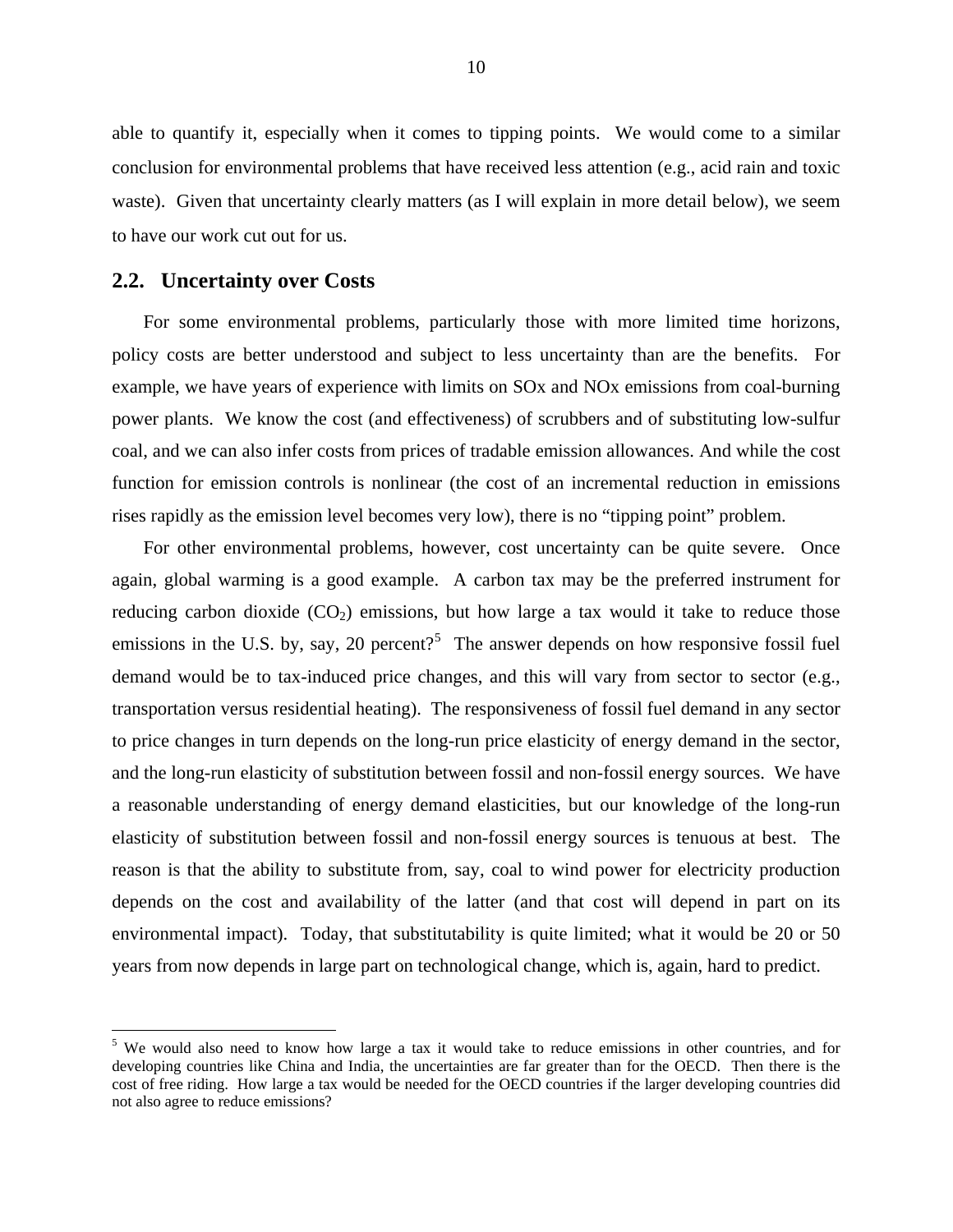Another way to look at this is to ask whether (and how fast) the cost difference between fossil-based and alternative energy supplies will converge. Solar, wind, and biomass costs have fallen over the past twenty years, but the differences are still very large. There is reason to think that over the next fifty years, those differences may decline or even disappear as fossil fuel prices rise (because of depletion) and costs of alternative energy sources fall (because of technological change and economies of scale). Chakravorty, Roumasset, and Tse (1997) have developed an empirical model of this process that takes into account the depletion of the potentially discoverable reserves of fossil fuels. They project that the world will move towards wide-scale use of solar energy, so that "90 percent of the world's coal will never be used," and global temperature will rise only about 1.5 to 2°C over the next century, making the cost of mitigation low indeed. However, since standard errors are missing, one cannot attach confidence intervals to these optimistic forecasts. Other forecasts suggest starkly different results, with fossil fuels remaining the predominant energy source in the absence of major policy changes.

The basic problem is that with long time horizons, policy costs depend on technological change, which is inherently difficult to predict. In fact, it is difficult to even characterize the uncertainty over technological change. Thus, for global warming and other long-horizon environmental problems, the cost side of policy is subject to uncertainty over the uncertainty.

## **2.3. Implications for Policy Design.**

Uncertainties over benefits and costs can affect policy design in at least three fundamental ways. First, they can affect the optimal choice of *policy instrument*, i.e., whether pollution is best controlled through a price-based instrument (e.g., an emissions tax) or a quantity-based instrument (e.g., an emissions quota). Second, they can affect the optimal *policy intensity*, e.g., the optimal size of the tax or the optimal level of abatement. Third, they can affect the optimal *timing of policy implementation*, i.e., whether it is best to put an emissions tax in place now, or wait several years (and thereby reduce some of the uncertainty).

**Choice of Policy Instrument.** The implications of uncertainty for the optimal choice of policy instrument has been studied extensively, beginning with the seminal paper by Weitzman (1974), who showed that in the presence of cost uncertainty, whether a price-based instrument or a quantity-based instrument is best depends on the relative slopes of the marginal benefit function and marginal cost function. If the marginal benefit function is steeply sloped but the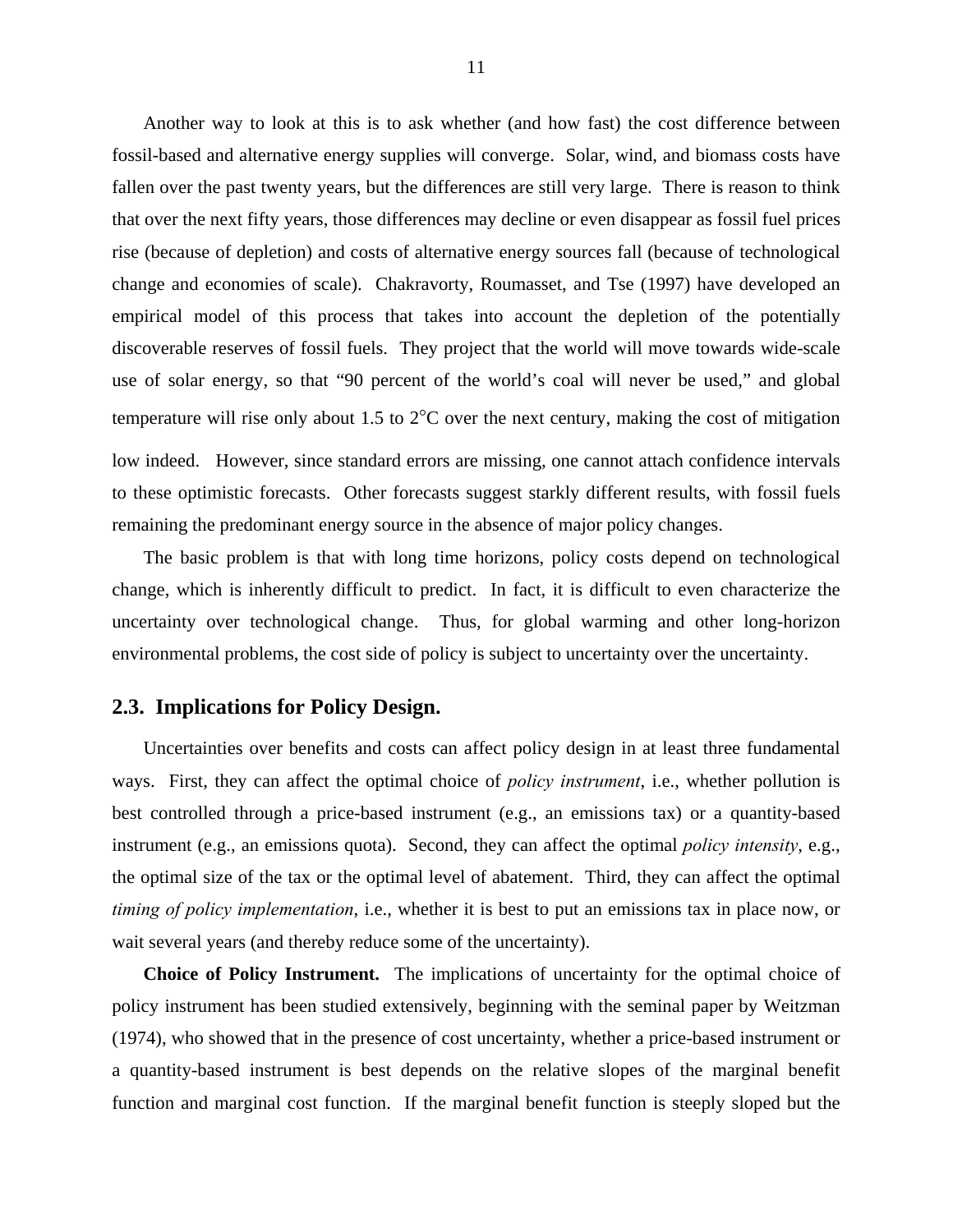marginal cost function is relatively flat, a quantity-based instrument (e.g., an emissions quota) is preferable: an error in the amount of emissions can be quite costly, but not so for an error in the cost of the emissions reduction. The opposite would be the case if the marginal cost function is steeply sloped and the marginal benefit function is flat. Of course in a world of certainty, either instrument will be equally effective. If there is substantial uncertainty and the slopes of the marginal benefit and cost functions differ considerably, the choice of instrument can be crucial.

Weitman's original result has been extended in a number of directions. For example, Stavins (1996) showed that a positive correlation between marginal benefits and marginal costs pushes the optimal choice towards a quantity instrument. Often, however, there is no need to choose exclusively between a price and a quantity instrument. A number of studies have shown that in the presence of uncertainty, "hybrid" policies that combine both instruments generally dominate the use of a single instrument (e.g., Roberts and Spence (1976), Weitzman (1978), and in the context of climate change policy, Pizer (2002) and Jacoby and Ellerman (2004)). The optimal design of a hybrid policy depends not only on the shapes of the benefit and cost functions, but also on the nature and extent of the uncertainties. Our lack of knowledge of the uncertainties (and often the shapes of the functions) means that policy design will be sub-optimal at best; much more work is needed to get a better understanding of just how sub-optimal.

**Policy Intensity.** Uncertainties over benefits and costs can also affect the optimal policy intensity, i.e., the size of an emissions tax or the amount of abatement that should be mandated. If there are no irreversibilities (which are discussed below), then in many cases uncertainty will lead to a *lower* policy intensity.

Suppose the policy instrument is an emissions quota, which we can think of as an amount of abatement between 0 and 100 percent. The greater the abatement, the greater will be the resulting benefit, and the greater will be the cost. However, in many cases we would expect the benefit function to be concave: increasing the abatement from 0 to 10 percent will have a large incremental benefit, whereas increasing the abatement from 90 to 100 percent is likely to have a much smaller incremental benefit. (This would be the case, for example, if a high level of pollution has serious health effects, so that there is a substantial benefit even from reducing emissions by 10 percent, whereas a low level of pollution has negligible health effects, so that there is very little added benefit from going from a 90 percent to 100 percent emissions reduction.) Likewise, the cost of abatement is usually convex: going from no abatement to a 10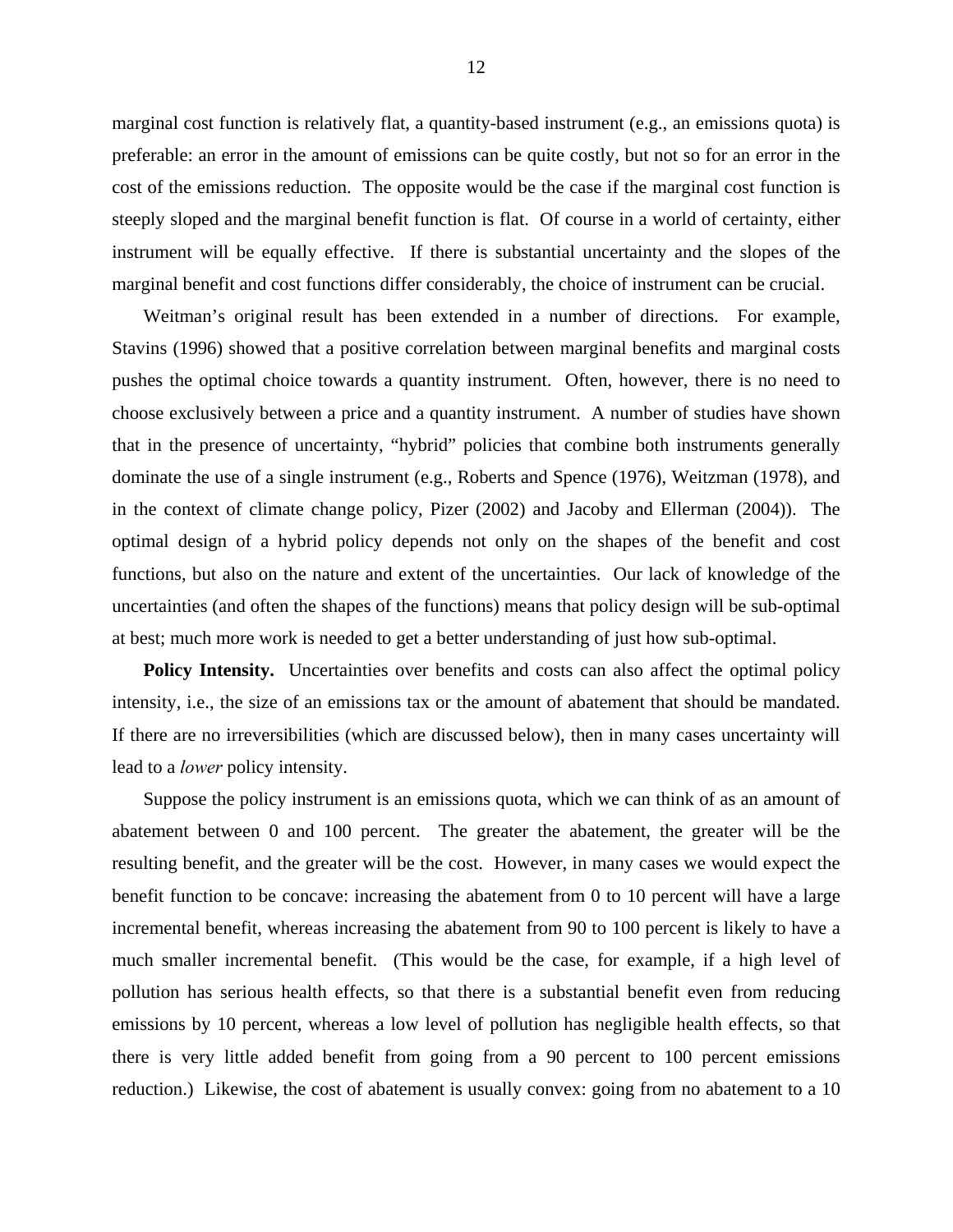percent reduction in emissions is likely to be much less costly than going from a 90 percent reduction to a 100 percent reduction. If the uncertainties over benefits and costs are proportional to the amount of abatement, it follows that the optimal amount of abatement (which equates expected benefits with expected costs) will be lower than in the absence of uncertainty. $6$  On the other hand, if there is no cost uncertainty, and the uncertainty over benefits is proportional to the level of emissions (as opposed to the abatement level), the optimal abatement would be higher than in the absence of uncertainty.

One might ask whether the possibility that little or no abatement would lead to a catastrophic outcome might increase the optimal abatement level. It is important not to confuse the *expected* benefit from abatement with the *variance* of that benefit. The possibility of a catastrophe will likely increase the expected benefit from any amount of abatement, which, other things equal, implies a greater optimal abatement level. But if we are interested in the effect of uncertainty alone, we must keep the expected benefit fixed as we increase the variance of the benefit.

**Policy Timing.** Uncertainty can also affect the optimal timing of policy implementation – but only if there are sunk costs of implementing the policy and/or the environmental damage from having no policy in place is at least partly irreversible. Depending on the particular situation, it may be optimal to defer the implementation of a policy until we learn more about benefits and costs, or to speed up the implementation to avoid irreversible damage. I address this implication of uncertainty below as I discuss irreversibilities.

## **3. Irreversibilities**

 $\overline{a}$ 

It has been understood for many years that environmental damage can be irreversible, and that this can lead to a more "conservationist" policy than would be optimal otherwise. To my knowledge, the earliest economic studies to make this point are Arrow and Fisher (1974) and Henry (1974). But thanks to Joni Mitchell, even non-economists know that if we "pave paradise and put up a parking lot," paradise may be gone forever. And if the value of paradise to future generations is uncertain, the benefit from protecting it today should include an "option value,"

<span id="page-13-0"></span><sup>&</sup>lt;sup>6</sup> Suppose the cost of abatement is  $C(A) = c[(1+\varepsilon)A]^2$ , where *c* is a constant, *A* is the percentage abatement, and  $\varepsilon$  is random and equal to either –1 or +1, each with probability  $\frac{1}{2}$ , so the expected value of  $\varepsilon$  is 0. Using this expected value, the cost of abatement is  $cA^2$ . However, the expected cost of abatement is  $\frac{1}{2}c(0 + 4A^2) = 2cA^2$ . The uncertainty over *ε* increases the expected cost of abatement, making the optimal amount of abatement smaller.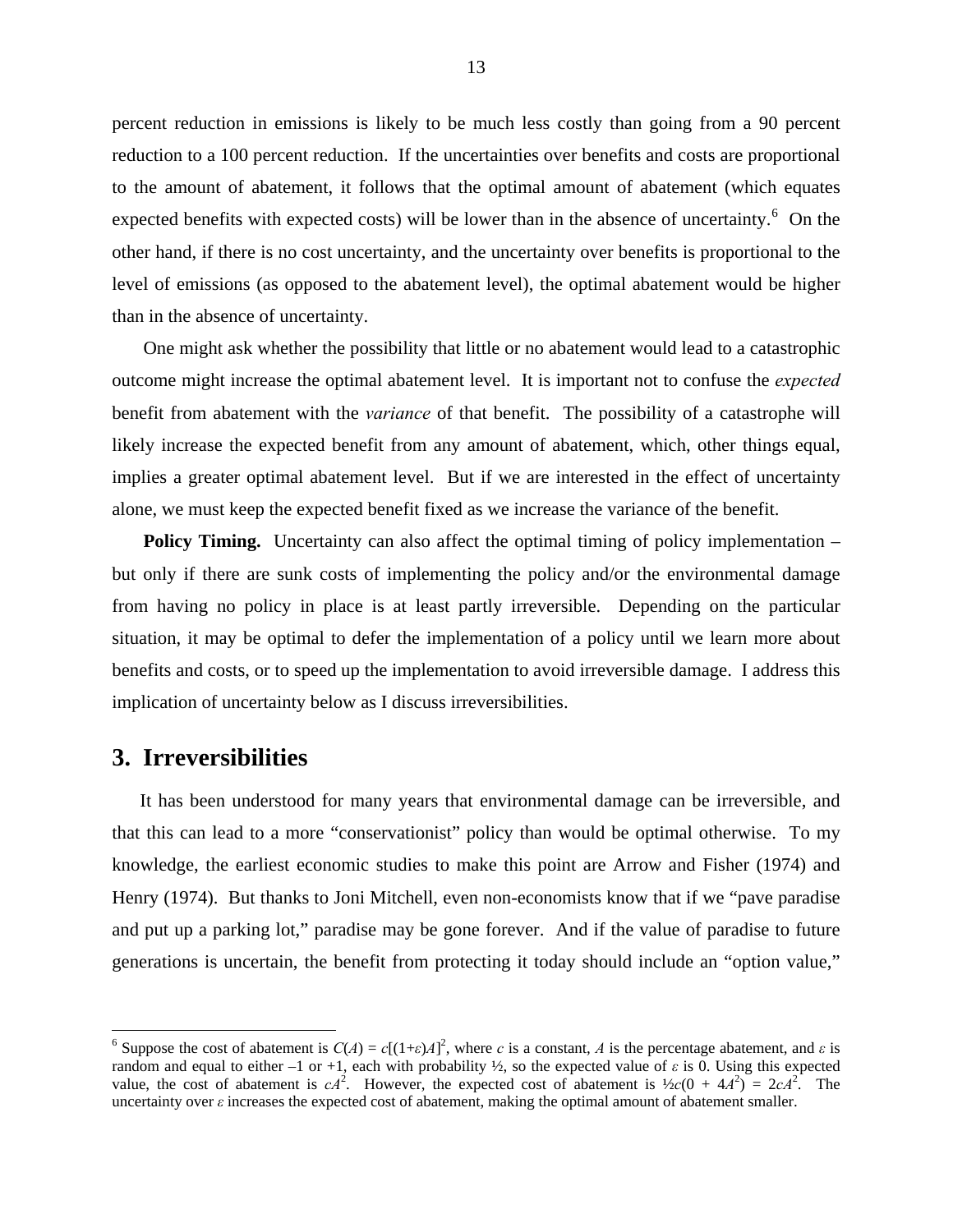which pushes the cost-benefit calculation towards protection.<sup>[7](#page-14-0)</sup> Thus it might make sense to restrict commercial development in a wilderness area, even if *today* very few people care at all about that wilderness or have any desire to visit it. After all, if it becomes clear over the next few decades that very few people will *ever* care much about that wilderness, we will still have the option to pave it over. But if we exercise the option and pave over the wilderness today, we will lose the flexibility that the option gave us. If the social value of the wilderness rises sharply over time, the social loss from having exercised our option prematurely could be great.

There is a second kind of irreversibility, however, that works in the opposite direction: Protecting paradise can impose sunk costs on society. If paradise is the wilderness area, restricting development and human access would imply a (permanently) foregone flow of wage and consumption benefits (e.g., from a large ski resort). If paradise is clean air and water, protecting it could imply discrete sunk cost investments in abatement equipment, and/or an ongoing flow of sunk costs for more expensive production processes. In both cases, these costs are permanent – we cannot recapture them in the future should we decide that clean air and water are less important then we had originally thought. The point is that this kind of irreversibility would lead to policies that are *less* "conservationist" than they would be otherwise.

The implications of irreversibilities have been explored in a large and growing literature.<sup>[8](#page-14-1)</sup> The important questions relate to the conditions under which irreversibilities matter for policy, and the extent to which they matter.

#### **3.1. When Do Irreversibilities Matter?**

 $\overline{a}$ 

It is important to stress that *these irreversibilities only matter if there is uncertainty*. To see why, suppose that today we know *precisely* how society will value a pristine wilderness area every year over the next 200 years, and we also know what would be the annual flow of profits,

<span id="page-14-0"></span> $<sup>7</sup>$  "Option value" and "quasi-option value" have been used in the environmental economics literature in different and</sup> sometimes confusing ways. Arrow and Fisher (1974) referred to the value of waiting when environmental damage is irreversible as "quasi-option value." The term "quasi-option value" has been adopted by other authors, who use "option value" to refer to the value of delay because of risk aversion. See, e.g., Conrad (1980), Freeman (1984), and Hanemann (1989). I will use the term "option value" to refer to any opportunity costs or benefits resulting from irreversibilities and uncertainty. This is consistent with the real options literature, e.g., Dixit and Pindyck (1994), and with modern textbook usage, e.g., Tietenberg (2006).

<span id="page-14-1"></span><sup>&</sup>lt;sup>8</sup> Fisher and Hanemann (1990) and Gollier et al (2000) extend the results of Arrow and Fisher (1974) and Henry (1974), as do Scheinkman and Zariphopoulou (2001), but using a continuous-time model. Kolstad (1996b) and Ulph and Ulph (1997) address conditions under which irreversibilities matter. Implications for the timing of policy adoption are studied in Pindyck (2000, 2002). These are examples; for a survey, see Heal and Kriström (2002).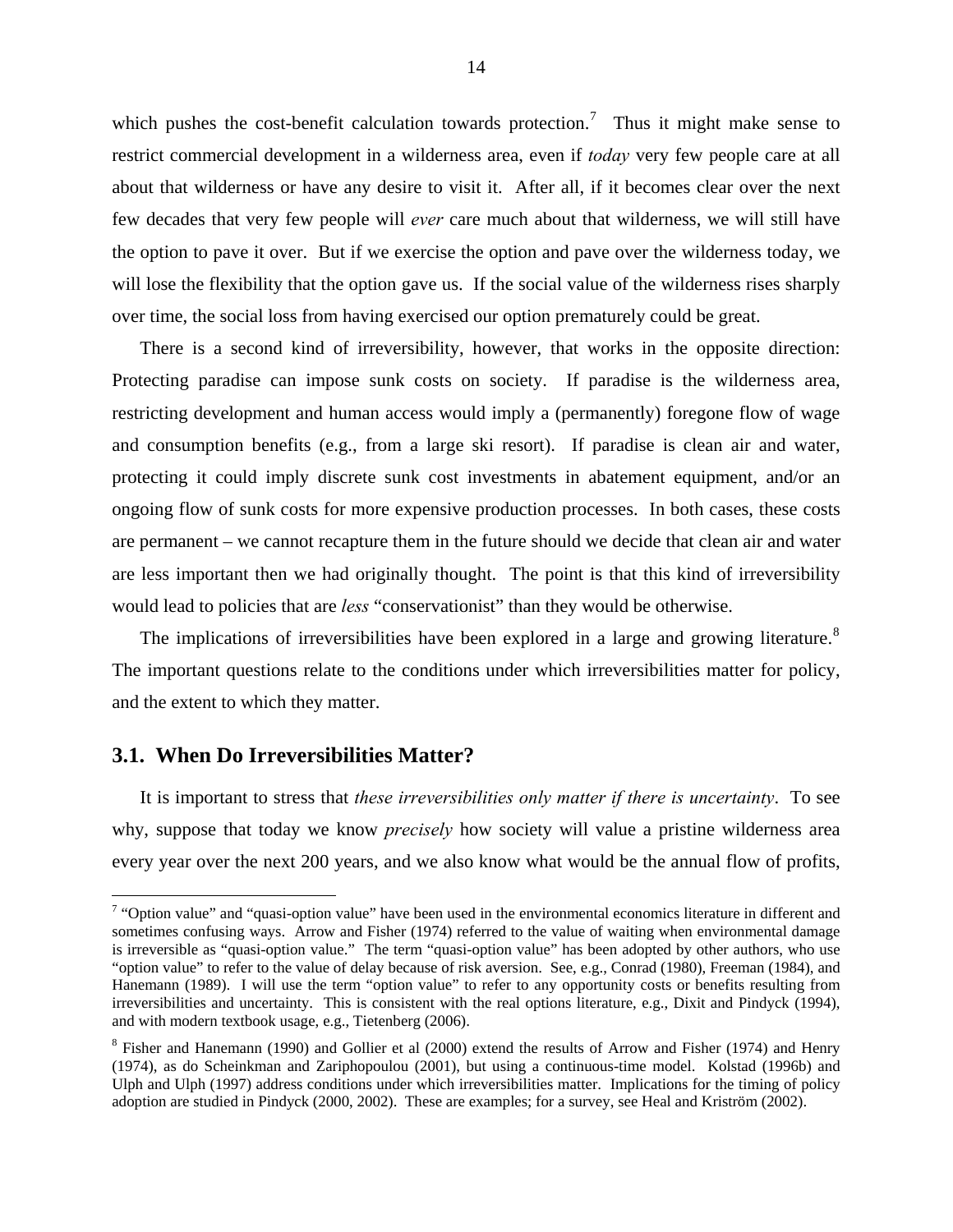wages, and consumer surplus over that same period from the conversion of that wilderness into a large commercial resort. Finally, suppose we know the correct discount rates that would apply over that 200 year period. We could then calculate present values and do a simple cost-benefit comparison of the pristine wilderness and the commercial resort. If the comparison favored the resort, we could allow commercial development, knowing that nothing would change in the future that would lead to regret and a desire to "un-do" the loss of the wilderness. Likewise, if the comparison favored the wilderness, we could prevent commercial development, knowing that nothing would change that would lead to regret over the loss of surplus from a resort. Irreversibility would be irrelevant.

The environmental economics literature has also been concerned with the question of when irreversibility matters in terms of affecting current decisions, even if there is uncertainty (e.g., Kolstad (1996b) and Ulph and Ulph (1997)). The short answer is that irreversibility will affect current decisions if it would constrain future behavior under plausible outcomes. Consider global warming and suppose that benefits and costs are completely linear and there is no risk aversion. Then the relevant constraint is that while we could (at great cost) have zero emissions in the future, we cannot have negative emissions.<sup>[9](#page-15-0)</sup> If there is a non-negligible chance that we might want to have negative emissions in the future, the irreversibility constraint might bind, and should lead to lower emissions today. However, irreversibility could matter even if there is no chance we would want negative emissions. Suppose, for example, that the cost of reducing emissions rises more than proportionally with the amount of the reduction. In that case, we would lower emissions today by an amount of, say, *x*, so that we could avoid having to lower them in the future by  $2x$  at a cost that is more than twice as large.

The presence of uncertainty can affect policy even if there are no irreversibilities, but in a more limited way than if irreversibilities are present. As explained earlier, uncertainty can affect policy because of nonlinear cost or benefit functions, or discount rate uncertainty. For example, suppose the environmental impact of air pollution was completely reversible so that each year society could impose a quota on the pollutant concentration, at a cost proportional to the quota. Suppose also that each year the *actual* concentration equaled the quota plus a zero-mean proportional error. Finally, suppose (realistically) that the adverse health effect of pollution rises

<span id="page-15-0"></span><sup>&</sup>lt;sup>9</sup> This is not precisely correct. With near-zero emissions and a carbon sequestration program, effective emissions could be made negative. But as a practical matter, negative emissions are hard to imagine.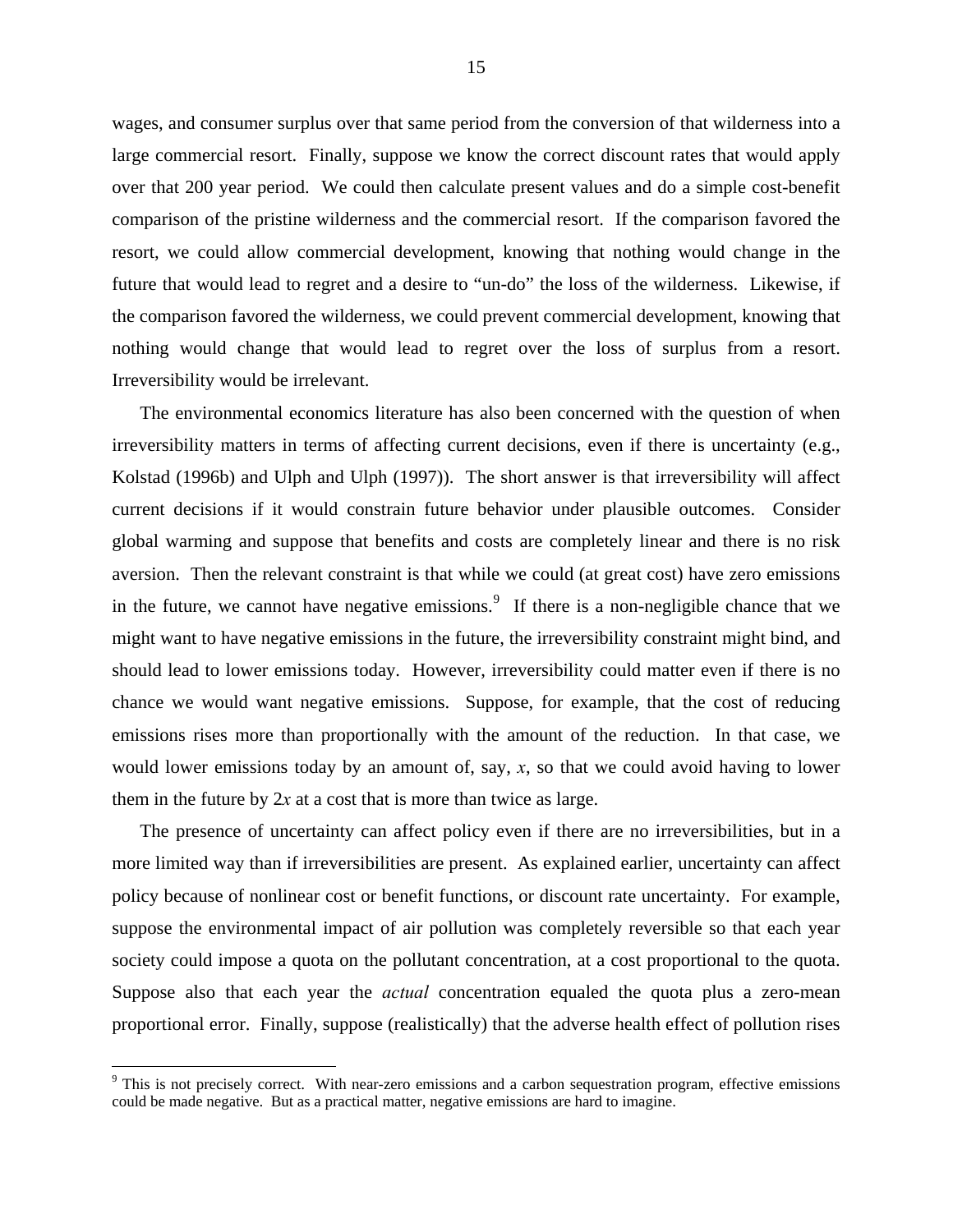more than proportionally with the concentration, so that the benefit loss from a 5-percent unexpected increase in the concentration above the mandated quota is greater than the benefit gain from a 5-percent unexpected decrease. Compared to the case of no random errors, the optimal quota would then be lower.

But now suppose the atmospheric accumulation of this pollutant is very long-lived, so that emissions could be reduced, but not the accumulation of past emissions. Because each year's actual emissions is partly random, future concentrations are likewise random, and the variance of those concentrations will grow with the time horizon. In this case, the policy implications of uncertainty are much greater. The reason is that the range of possible future concentrations is far greater, and should those concentrations turn out to be very large, we will be stuck with them – we cannot "un-do" the emissions quotas of the past which *ex post* have turned out to be too high. As a result, the optimal policy would call for a smaller quota than would be the case if accumulations of the pollutant were very short-lived.

It is important to be clear about why irreversibility is key. Returning to our example, the fact that accumulations of the pollutant are long-lived creates a possibility of severe regret which is not offset by the possibility of very little pollution. A "bad-news principle" is at work here: If future concentrations of the pollutant turn out to be less than expected ("good news"), or if the economic and health impact of the pollution turns out to be less than expected (more "good news") we could always relax the quota. But if future concentrations and/or the economic and health impact turn out to be greater than expected ("bad news"), there is little we can do to correct the situation. Even if we make our quota much more stringent, it will take many years for the concentrations to fall. It is this possibility of "bad news" that affects current policy, and the greater the uncertainty, the greater that possibility.<sup>[10](#page-16-0)</sup>

 In the example above, I focused on the irreversibility of environmental damage, but the optimal policy would also be affected by the irreversibility inherent in the sunk costs of abatement. To see this, suppose that atmospheric accumulations of this pollutant were very short-lived, but to abate, companies would have to install long-lived equipment. Then, if we later learn that the economic and health impact of the pollutant are much less than expected, we will be stuck with the equipment – we cannot "un-do" the emission quotas of the past which *ex* 

<span id="page-16-0"></span> $10$  This point was introduced by Bernanke (1983), and is discussed in detail in Dixit and Pindyck (1994). The extension to environmental policy (and the "good news principle" discussed below) is in Pindyck (2002).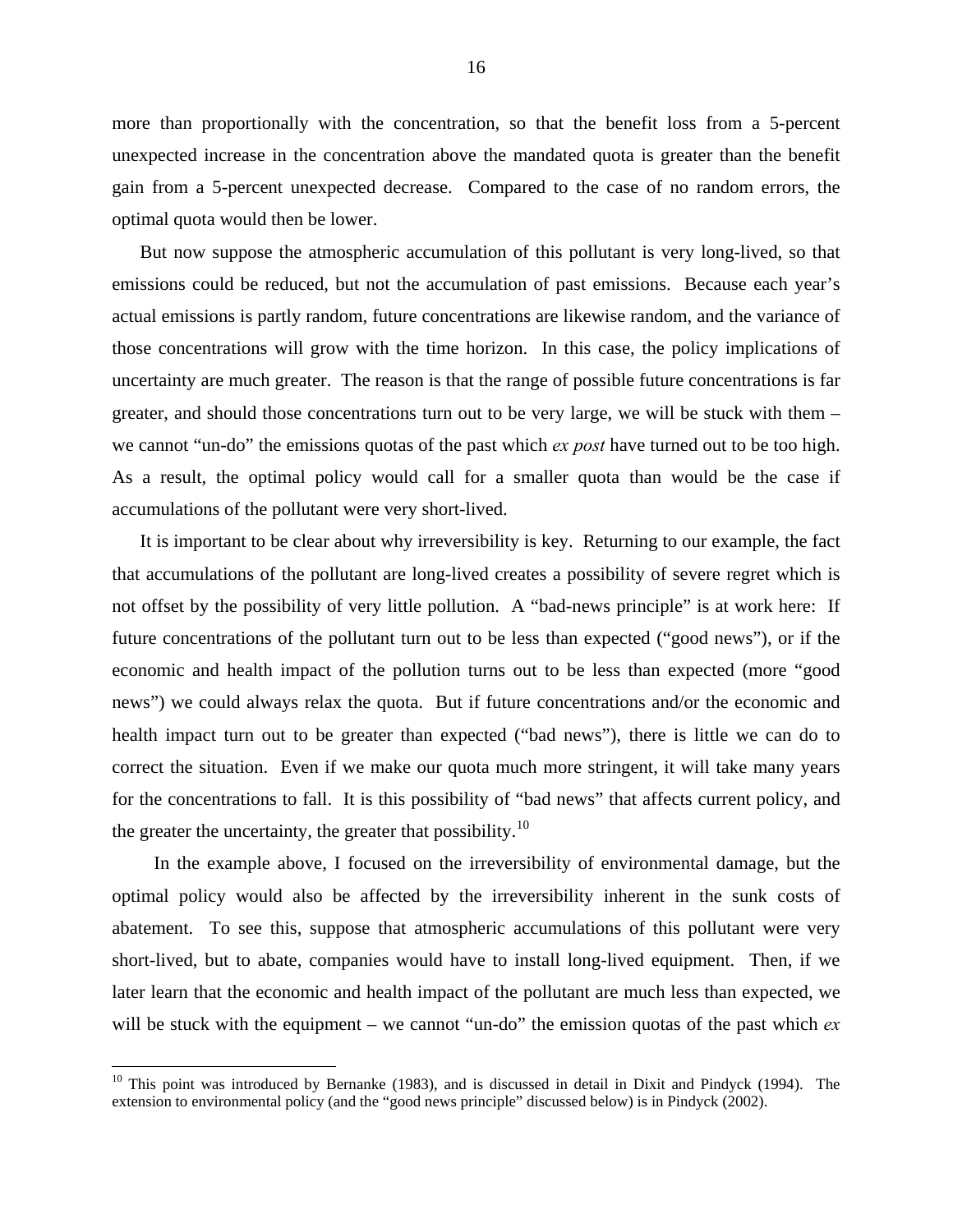*post* have turned out to be too small. In effect, a "good news principle" would apply: It is the possibility that the harm from the pollutant will turn out to be less than expected ("good news") that would lead to regret. As a result, the optimal policy would call for *lower* mandated abatement than would be the case if the capital equipment used to abate were very short-lived.

#### **3.2. How Do Irreversibilities Affect Policy?**

We have seen that irreversibilities can interact with uncertainty to affect current policy, sometimes making it more and sometimes less "conservationist." But how important are irreversibilities, and what is their overall effect on policy? If we ignore them, would we be led seriously astray when designing policies to deal with, say, global warming or toxic waste disposal? And would taking them into account make us more or less "conservationist?"

As one would expect, the answers depend on the particular policy problem. Unfortunately, there are very few policy problems for which the effects of irreversibilities have been studied in any detail. Not surprisingly, the problem that has received the most attention in this context is global warming, a problem for which we have a good sense of the irreversibilities involved, and as discussed earlier, the uncertainties are considerable. But even here, we have no clear answers as to the importance of irreversibilities and the overall effect they have on policy. The reason is that to determine the optimal abatement policy for any realistic climate-economy model, one must solve (analytically or numerically) a complex stochastic dynamic programming problem. Thus, researchers have had to make strong simplifying assumptions, and different sets of simplifying assumptions have led to quite different results. This is best seen by summarizing the approaches and results of several of the studies published over the past decade.

One of the most common simplifying assumptions is to limit time to two periods, so the question becomes how much emissions should be reduced now versus in the future. This was the approach used by Kolstad (1996b) in one of the earliest studies of the opposing irreversibilities – long-lasting GHG concentrations versus long-lived abatement capital – involved with global warming. He examined how the prospect of more information about the economic impact of GHGs in the second period would affect sunk expenditures on abatement in the first period. Not surprisingly, both irreversibilities can matter, but the net effect on firstperiod policy depends on the relative decay or depreciation rates of GHG concentrations and abatement capital, and on the expected benefit of abatement.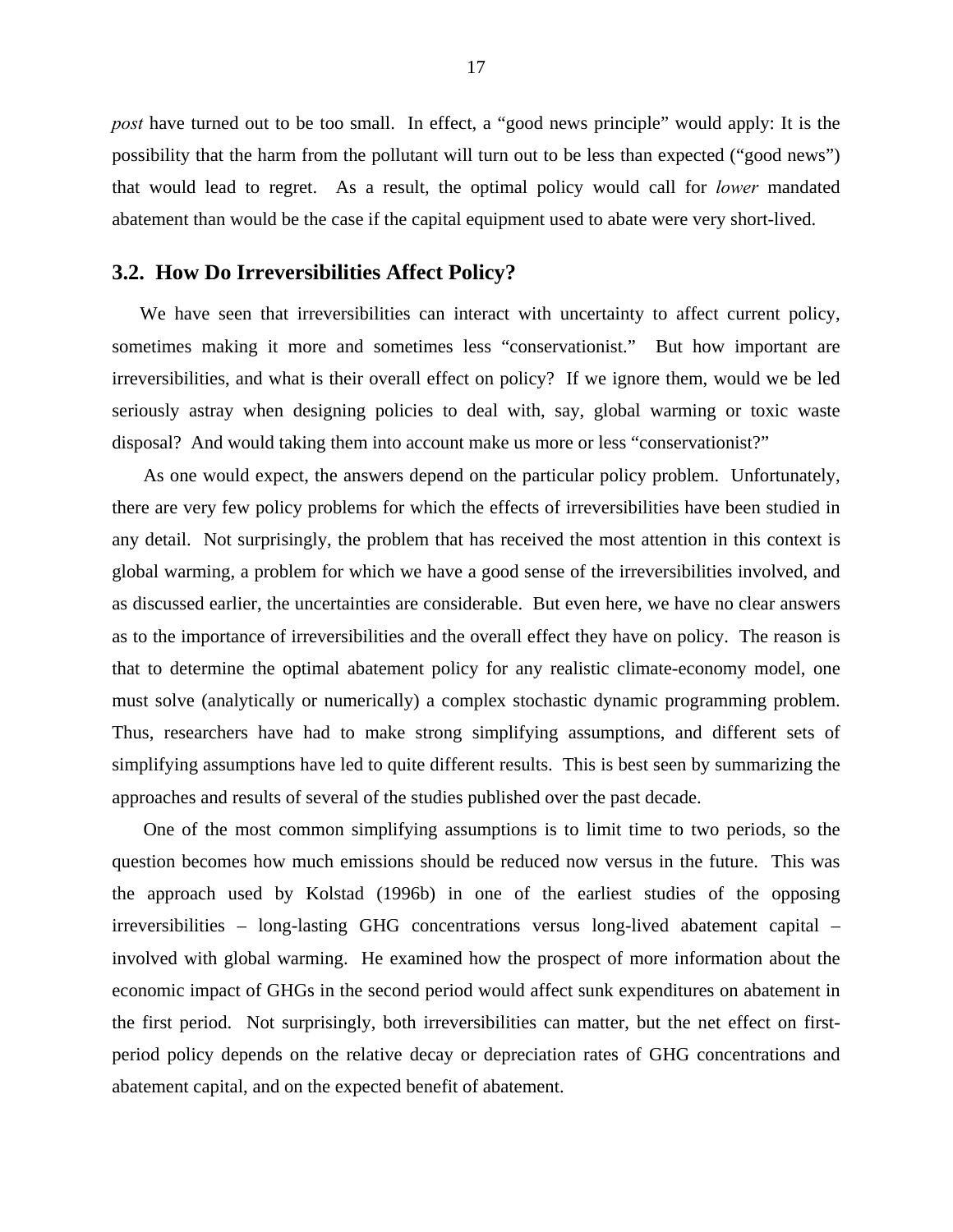In another study, Kolstad (1996a) adapts the Nordhaus (1994a) DICE model by introducing uncertainty – which is reduced as learning occurs – over whether global warming will be a "big" or "little" problem. He calculates the optimal abatement policy over 20 ten-year periods, and finds that only the irreversibility associated with abatement capital matters, so that near-term policy should be less conservationist. The reason is that temperature change from GHG build-up is sufficiently slow so that emissions could always be slightly reduced in the future. Using a two-period model, also with functional forms and parameters taken from the DICE model, Fisher and Narain (2003) likewise find that the investment irreversibility effect is much larger than the GHG irreversibility effect, so that uncertainty over the impact of climate change leads to a reduction in first-period abatement.

In Pindyck (1998, 2000, 2002), I develop continuous-time models in which there is ongoing uncertainty over both the benefits from reduced GHG concentrations and the evolution of those concentrations, concentrations are long-lived, and there are sunk costs of policy adoption. I focus on the timing and size of a single permanent reduction in emissions (with the sunk cost of abatement a quadratic function of the size of the reduction). I find that for a "reasonable" range of parameters, either kind of uncertainty leads to a higher threshold for policy adoption and a less stringent reduction in emissions. The reason is that policy adoption commits to a reduction in the entire trajectory of future emissions at a large sunk cost, while inaction over any short time interval only involves continued emissions over that interval.<sup>[11](#page-18-0)</sup>

The studies cited above, however, do not consider possible catastrophic impacts of GHG accumulations. Those that do consider catastrophic impacts find that they can lead to earlier and more stringent abatement policies, but only if the likelihood of a catastrophe is strongly linked to the GHG concentration. This ambiguous result is shown clearly in Clarke and Reed (1994), who develop a simple but revealing theoretical model in which consumption causes the emission of an accumulating pollutant (so that reducing emissions requires consuming less), and the catastrophe is a random (Poisson) arrival in which welfare is reduced permanently to zero. The

<span id="page-18-0"></span> $11$  Newell and Pizer (2003b) and Pizer (2005) also develop dynamic models to study optimal policies when GHG concentrations are long-lived (but abatement capital is not). They focus on the choice of policy instrument, and show that despite the irreversibility, price-based policies (e.g., taxes) are strongly preferred to quantity-based policies (e.g., tradable emission allowances). Kelly and Kolstad (1999) examine the implications of learning (e.g., about parameters of the benefit function). They show that the ability to learn can imply larger emissions now, because a greater GHG concentration provides more information about parameter values. Gollier, Jullien, and Treich (2000) use a two-period model with irreversibility and learning to show how effects of uncertainty depend on the shape of the representative consumer's utility function.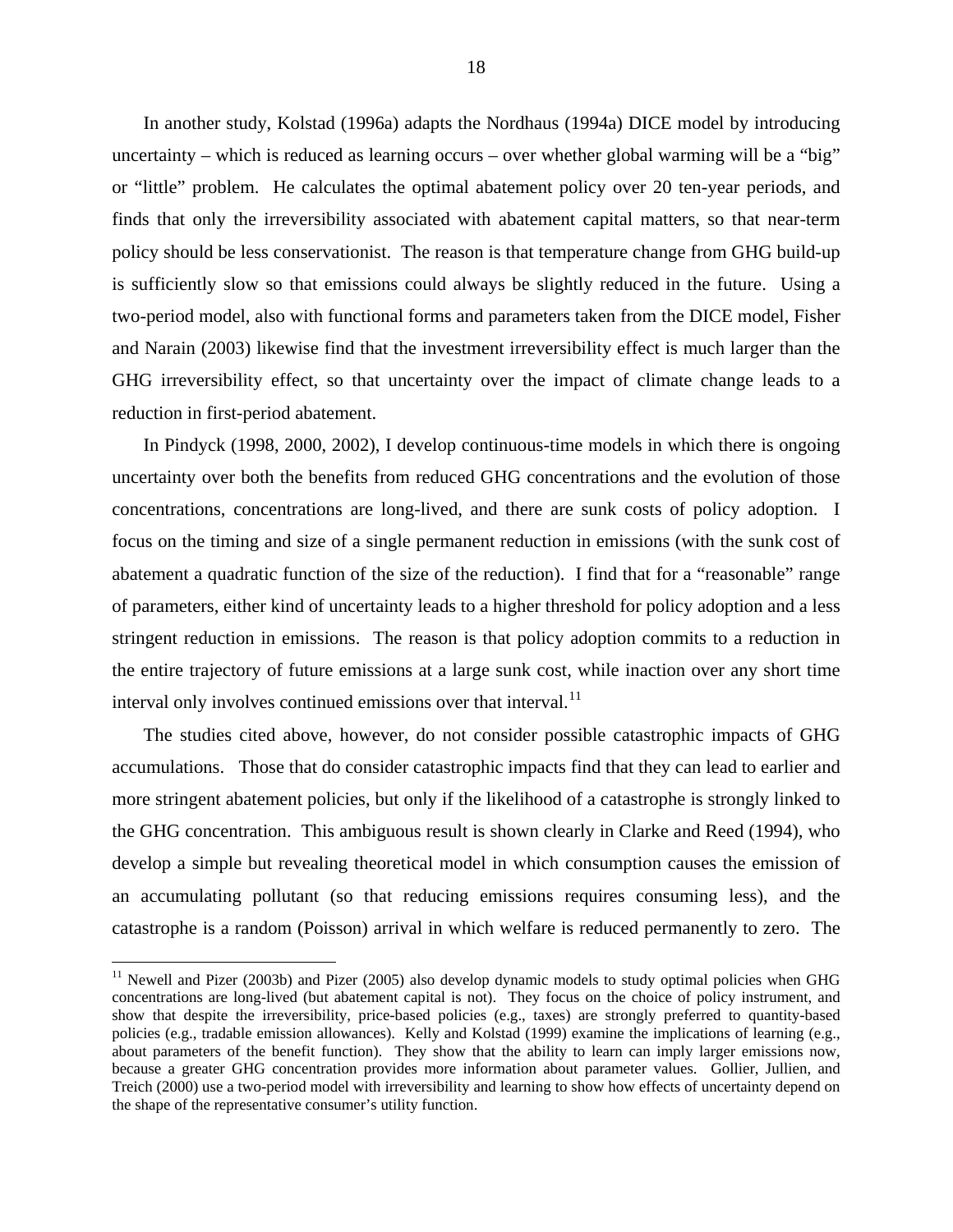hazard rate could be a constant, or it could be an increasing function of the stock of pollutant. They show that if the hazard rate is a constant, we should accept *more* pollution now, because we will all be dead (or at least have zero welfare) at some point in the future that is unrelated to how much we pollute. On the other hand, if the hazard rate is sufficiently increasing with the stock of pollutant, we should pollute *less* now, because that will lengthen our expected remaining time on the planet. If the hazard rate increases only slowly with the stock of pollutant, the impact on the current level of pollution could go either way.

In related work, Tsur and Zemel (1996) derive optimal abatement policies using a model in which an undesirable (possibly catastrophic) event is triggered when the stock of pollutant reaches a critical level – but that critical level is unknown. This kind of event uncertainty leads to strongly cautionary behavior: The optimal emissions policy keeps the stock of pollutant within a fixed interval. Finally, Pizer (2003) studies catastrophic outcomes by replacing the quadratic relationship between economic damage and temperature change in the Nordhaus (1994a) DICE model with a more convex function, and varies the degree of convexity. But there are no sunk costs of adoption, and his focus is on whether price versus quantity is the more effective policy instrument.

So where does this leave us in terms of the policy implications for global warming? The irreversibilities are clear, and the uncertainties are great. Should we adopt a stringent emissions reduction policy now, despite its cost, or go slowly and wait to learn more about the rate of global warming and its likely economic impact? To my knowledge, research to date does not give us the answer. Those studies cited above that ignore possible catastrophic impacts provide some evidence that we should move slowly. Those studies that do consider the possibility of catastrophic impacts suggest a more stringent emissions policy, but the catastrophic impacts in those studies are more or less assumed, rather than inferred from empirical evidence. Once again, we have a good understanding of the economic theory, but a poor understanding of its implementation in practice.

#### **3.3. Renewable Resource Management**

So far, I have characterized environmental irreversibility in terms of a stock externality – emissions cause the build-up of a pollutant (e.g., GHGs), and it takes a long time for the stock of pollutant to dissipate. But environmental irreversibilities can arise in other ways, such as species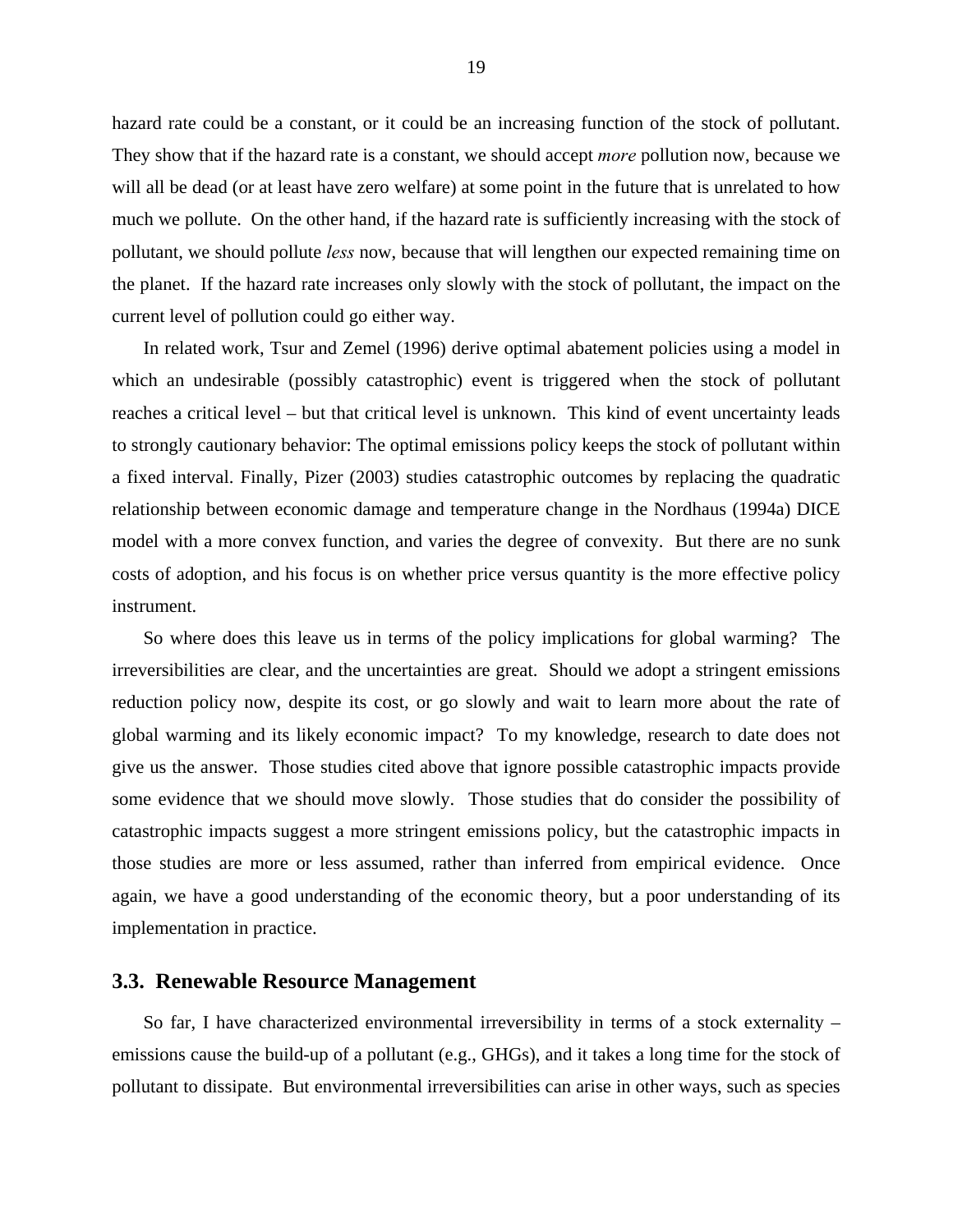extinction or permanent loss of a wilderness area. An interesting area of environmental economics in which irreversibilities and uncertainty arise and interact in ways quite different from, say, global warming, is the management of a renewable resource such as a fishery.

The regulation of a fishery can be a complex problem even if the resource has a single owner. The problem becomes more complex (and of greater interest to environmental economists) when the resource is common property (i.e., there is open access). In both cases, the problem is how to regulate extraction (fishing) so as to maximize the economic value of the resource. There is a large literature on this topic, but most of the early work assumed that the growth function for the resource stock is known and deterministic, so that the dynamics of the stock can be described by a simple differential equation in which the rate of change of the stock equals the growth function minus the extraction rate. Thus, left to its own, the stock of fish will increase to some natural carrying capacity, but over-fishing will lead to a stock below the optimal level, or even drive the stock permanently to zero.<sup>[12](#page-20-0)</sup> The environmental irreversibility arises because it may take some time for the stock to recover from over-fishing, and it will never recover if it is driven to zero.

Uncertainty enters into the problem because the resource growth function is in fact stochastic, and sometimes highly stochastic. In other words, the rate of change of the resource stock is not a deterministic function of the current stock level minus the rate of extraction. Instead, the stock dynamics must be described by a stochastic differential equation. Furthermore, we often can't observe the actual resource stock, but can only estimate its value subject to error. The optimal resource management problem then becomes a problem in stochastic dynamic programming, and its solution can be quite complicated.

How do stochastic fluctuations in resource growth affect the optimal regulated extraction rate? As with the global warming problem discussed above, there is no clear answer. Depending on the particular growth function and the characteristics of the extraction cost and resource demand functions, stochastic fluctuations could lead to a higher or lower regulated extraction rate. But there is an analogy with global warming. As a catastrophic outcome becomes a more distinct possibility, the optimal policy becomes more conservationist, i.e., an increase in the volatility of stochastic fluctuations in the resource stock leads to a reduction in the extraction

<span id="page-20-0"></span> $12$  For an excellent textbook treatment of renewable resource management and review of the early literature, see Clark (1990).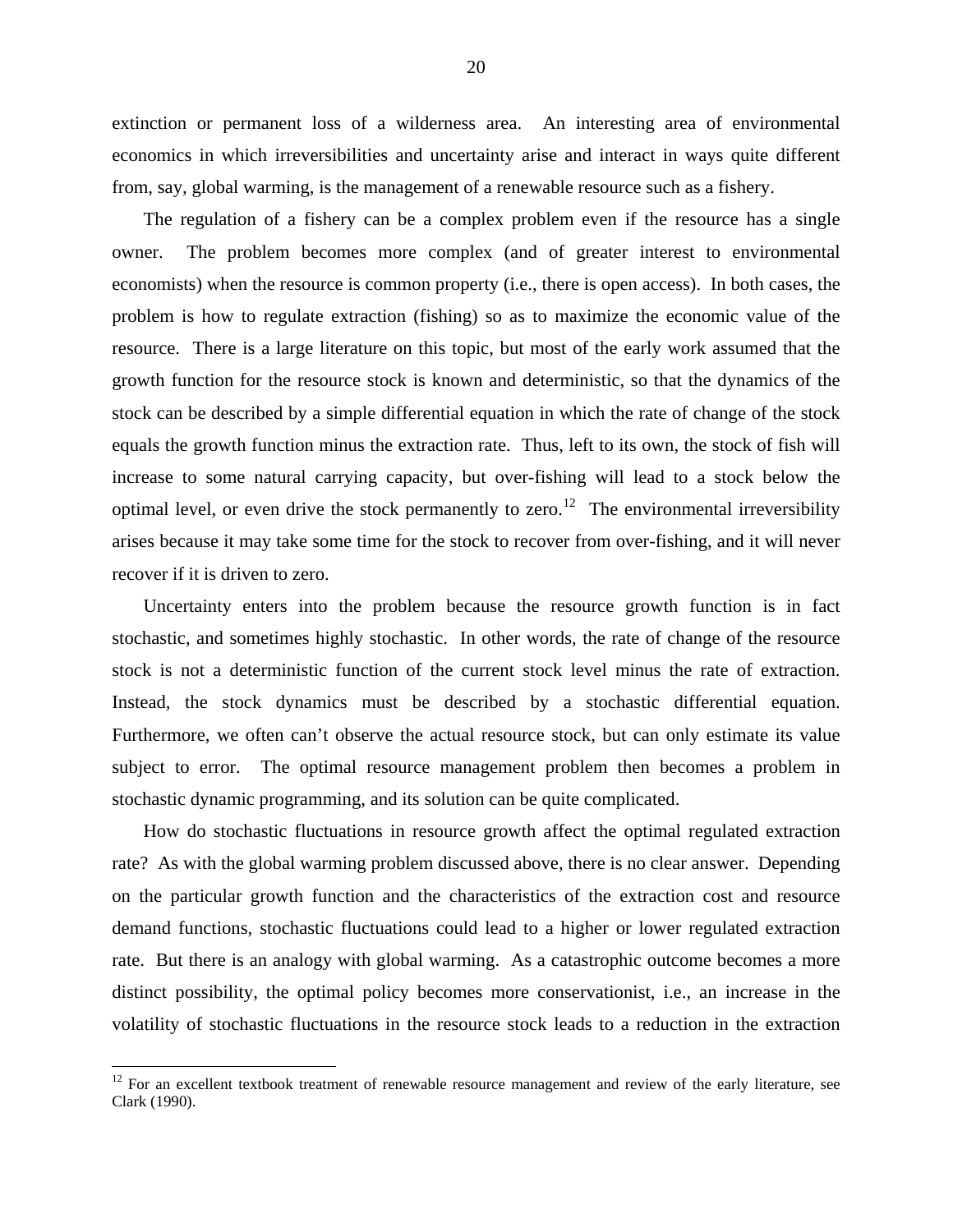rate. The reason is that as the stock becomes smaller, there is a greater chance for a stochastic decline in the stock to (irreversibly) drive the resource to extinction.<sup>[13](#page-21-0)</sup>

## **4. Discounting Over Long Time Horizons**

The role of uncertainty in policy design is especially important for environmental problems that involve long time horizons. First, it is difficult enough to predict the costs and benefits over the next decade of reducing air or water pollution. Over a 50-year horizon, unpredictable technological change, changes in land and water use, and population shifts make the uncertainties over policy costs and benefits far greater. Second, discount rates are inherently uncertain, and a long time horizon makes that uncertainty extremely important. If the discount rate is "high" it will be difficult to justify almost any policy that imposes costs on society today but yields benefits only 50 to 100 years from now, so the size of the discount rate can be the make or break factor in policy evaluation. Third, uncertainty over future discount rates impacts the choice of discount rate that we should actually use in practice – it makes that rate *lower* than any expected future rate. I have already discussed the first and second of these three aspects of long-horizon uncertainty, so I will focus here on the third aspect – the fact that discount rate uncertainty reduces the effective discount rate that should be used for policy evaluation.<sup>[14](#page-21-1)</sup>

As explained earlier, this is a straightforward implication of the fact that the discount factor is  $1/(1+R)^T$ , so with *R* uncertain, the *expected* discount factor is greater than the discount factor calculated using the expected value of *R*. A simple example might help to clarify this. Suppose we want to evaluate the expected present value of a \$100 benefit to be received 100 years from now, but we believe that the "correct" discount rate over the entire 100 years will turn out to be either 0 or 10 percent, each with probability ½. If we apply the expected value of the discount rate, i.e., 5 percent, the \$100 future benefit will have a present value of less than \$1. But in fact the expected present value of the benefit is much higher than \$1. If the true discount rate turns out to be 0, the present value would be \$100, but if the discount rate turns out to be 10 percent,

<span id="page-21-0"></span><sup>&</sup>lt;sup>13</sup> I make no attempt to survey the literature on renewable resource management under uncertainty, but examples include Pindyck (1984) and, more recently, Singh, Weninger, and Doyle (2006). Weitzman (2002) shows that even with severe stochastic fluctuations in the resource stock, landing fees dominate quotas as a policy instrument.

<span id="page-21-1"></span> $14$  By "effective discount rate," I mean the single rate that could be used in place of the range of possible future rates. The fact that the effective discount rate is reduced by uncertainty over future rates has been discussed in detail by Weitzman (1998) and Newell and Pizer (2003). To my knowledge, this result was first formally demonstrated by Dybvig, Ingersoll, and Ross (1996), although in a different context.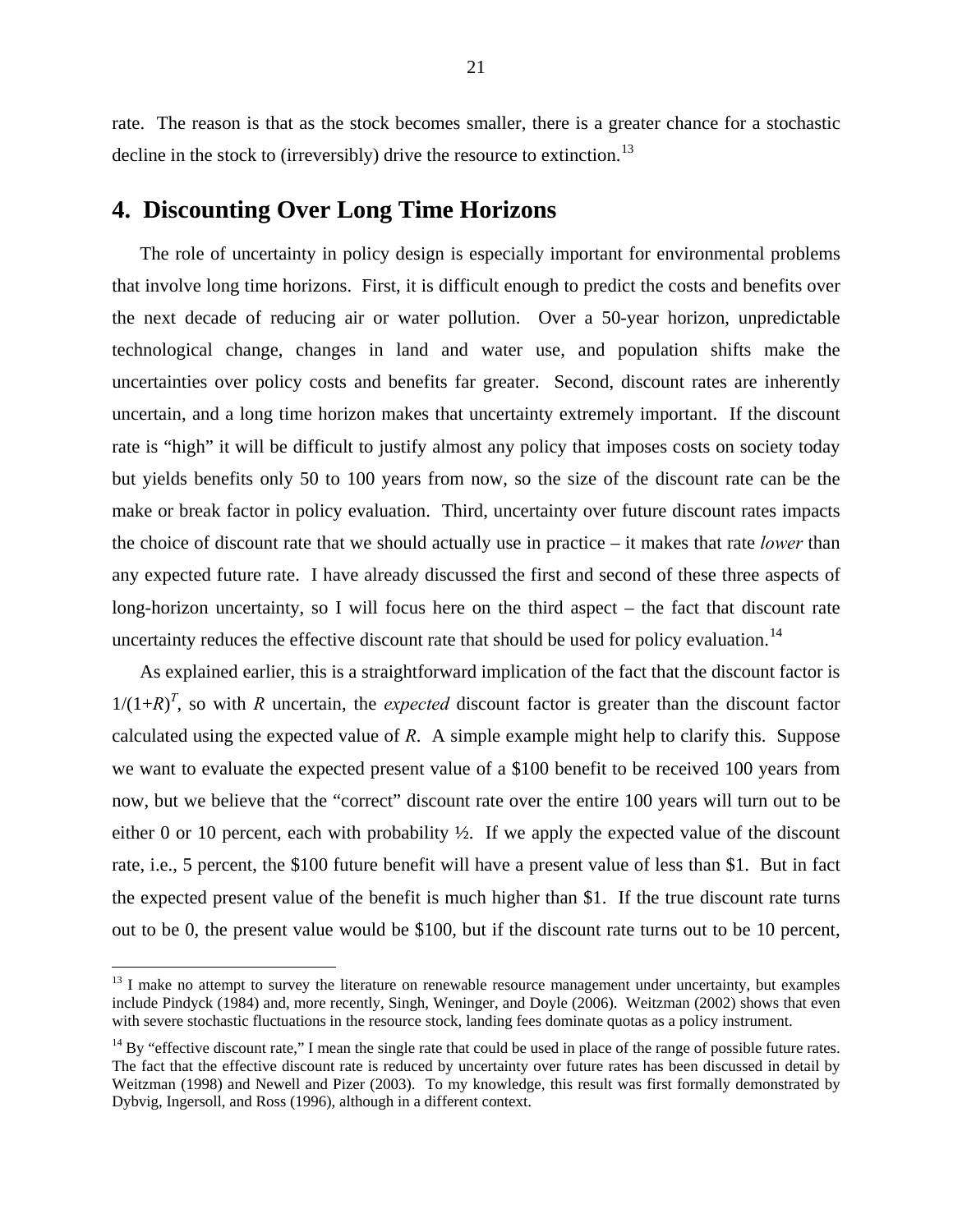the present value would be close to zero. Thus the expected present value of the \$100 benefit is  $\frac{1}{2}(100) + \frac{1}{2}(100) = 550$ . Now ask what single discount rate when applied to a \$100 benefit received 100 years from now would yield a present value of \$50? The answer is about 0.7 percent. Thus even though the expected value of the discount rate is 5 percent, the uncertainty (it could in fact be either 0 or 10 percent) implies an *effective* discount rate of less than 1 percent.

Thus discount rate uncertainty reduces the effective discount rate that should be used to calculate present values. Of course the size of the reduction depends on the extent of the uncertainty. In the example I just gave, if the expected value of the discount rate were 5 percent but the range for the actual rate were between 4 percent and 6 percent, the effective rate would be only slightly less than 5 percent (4.58 percent, to be precise). This just means that understanding the nature and extent of discount rate uncertainty is a crucial step in doing the actual discounting, and thereby evaluating a policy that is expected to yield long-term benefits.

One approach to evaluating discount rate uncertainty is to estimate the parameters of the stochastic process followed by an appropriate interest rate. To do this, one needs a very long historical time series for the interest rate, which is problematic. Newell and Pizer (2003a) used this "reduced-form" approach by estimating an autoregressive equation for the interest rate using some 200 years of data on government bond rates. Putting the quality of the data aside, they found uncertainty to have a substantial effect on the discount rate for horizons of 100 years or more. For example, depending on the particular estimated interest rate equation, they find that the value today of \$100 to be received 100 (200) years from now is only \$1.98 (\$0.04) using a constant 4 percent discount rate, but is between \$2.61 and \$5.09 (\$0.10 and \$1.54) when uncertainty is taken into account.

Another approach is to note that what really matters are the tails of the distribution for future interest rates, and to try to estimate that part of the distribution. Over the long run, changes in real interest rates will come from changes in real economic growth, so what we want is the distribution for future real growth rates, and in particular, the tails of that distribution. For example, the possibility of rare disasters (not necessarily environmental in origin) would yield "fat tails" for the distribution of future real interest rates, and thereby considerably reduce the current effective discount rate. Barro (2005) extrapolates from the wars and depressions experienced by a variety of countries over the past century, and shows that possible disasters can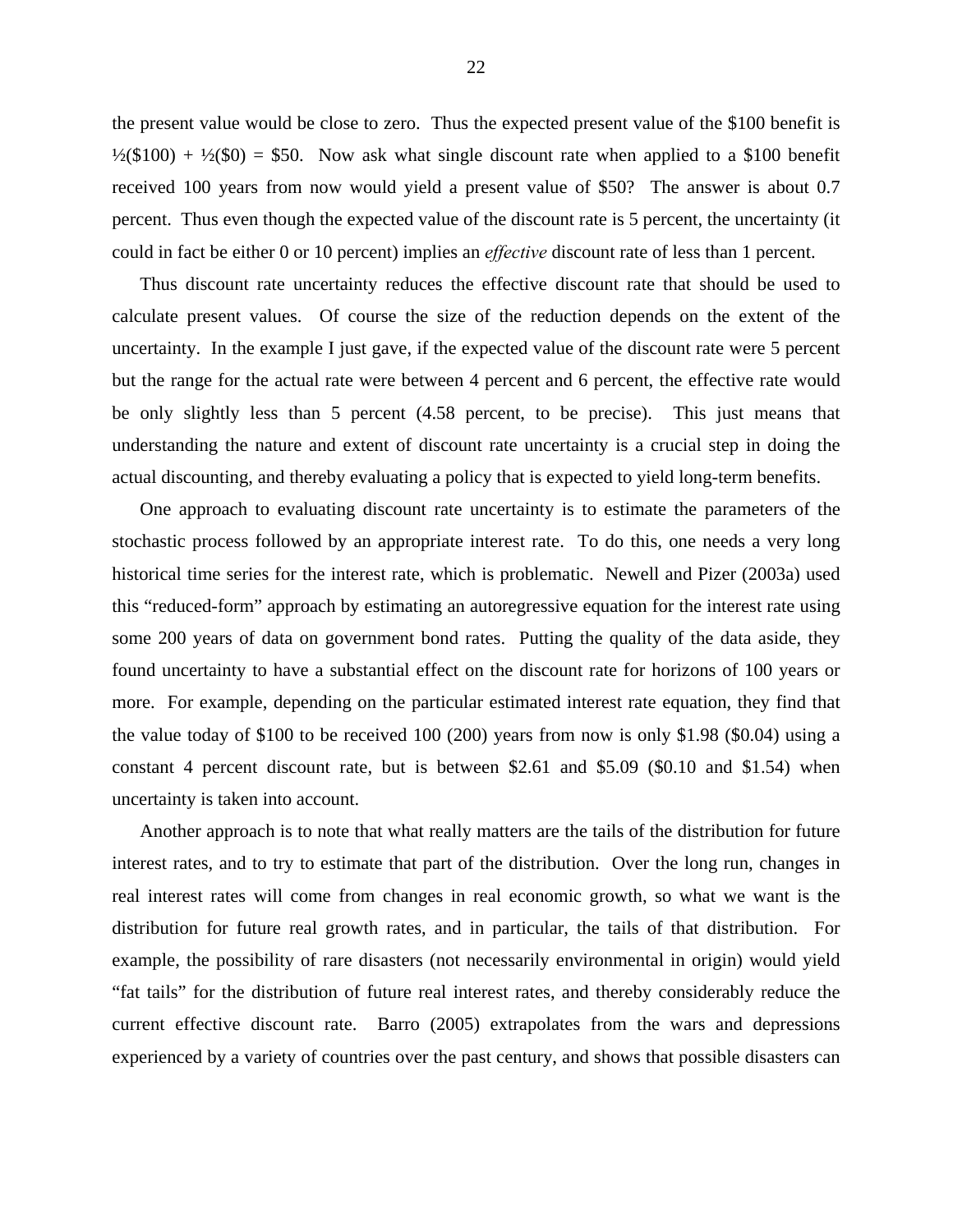make the effective discount rate close to zero.<sup>[15](#page-23-0)</sup> However, the number of wars and depressions is limited, making it difficult to pinpoint the effective discount rate.<sup>[16](#page-23-1)</sup>

What discount rate, then, should be used should be used to evaluate costs and benefits over long time horizons? The studies mentioned above do not give us a clear answer. However, they do show that the correct rate should decline over the horizon and for the distant future is probably well below 2 percent, which is lower than the rates often used for environmental costbenefit analysis. Thus costly environmental policies whose benefits will come 100 years from now may indeed be justifiable. $17$ 

### **5. Conclusions.**

 $\overline{a}$ 

Uncertainty is central to environmental policy. For most environmental problems, we have very limited knowledge of the underlying physical or ecological processes, the economic impacts of environmental change, and the possible technological changes that might occur and that would ameliorate the economic impacts and/or reduce policy costs. If costs and benefits were linear and both environmental damage and policy costs were reversible, these uncertainties would not complicate matter much; policies could be based on expected values of costs and benefits at each point in the future. But as I have tried to show, cost and benefit functions tend to be highly nonlinear, and both environmental damage and policy costs are often irreversible. As a result, it can be misleading to base policy on expected values of costs and benefits.

Then how should we base policy? Unfortunately, there are no simple guidelines or rules of thumb for adapting environmental policies to uncertainty, at least that I am aware of. As we have seen, the irreversibilities associated with environmental damage and policy costs work in

<span id="page-23-0"></span><sup>&</sup>lt;sup>15</sup> Barro's objective is to explain well-known asset-pricing puzzles, of which a near-zero real risk-free interest rate is one. (Another is the large observed risk premium on the market, which seems only to be consistent with an unreasonably high index of risk aversion on the part of investors.) Weitzman (2006) takes another approach to the same set of puzzles. He shows that parameter uncertainty (in terms of both the mean and the variance) with respect to the structure of the economy will lead to fat tails, which likewise imply near-zero real risk-free interest rates, and explain the large observed market risk premium.

<span id="page-23-1"></span><sup>&</sup>lt;sup>16</sup> In an engaging book, Posner (2004) examines a wide range of possible catastrophic events ranging from flu pandemics to nuclear war to an asteroid hitting the earth. Although his estimates of the probabilities are largely subjective, the number of possible events is large enough and the economic impacts severe enough to make one think that Barro's study is overly optimistic, and the left tail of the real growth rate distribution is quite fat indeed.

<span id="page-23-2"></span> $17$  Also, there is evidence that consumers' subjective discount rates are much higher for short-run than long-run outcomes. For an overview of behavioral approaches to discount rates, see Frederick et. al. (2002). Weitzman (2001) also provides evidence of higher short-run than long-run rates, and shows that economists differ widely in their opinions regarding discount rates.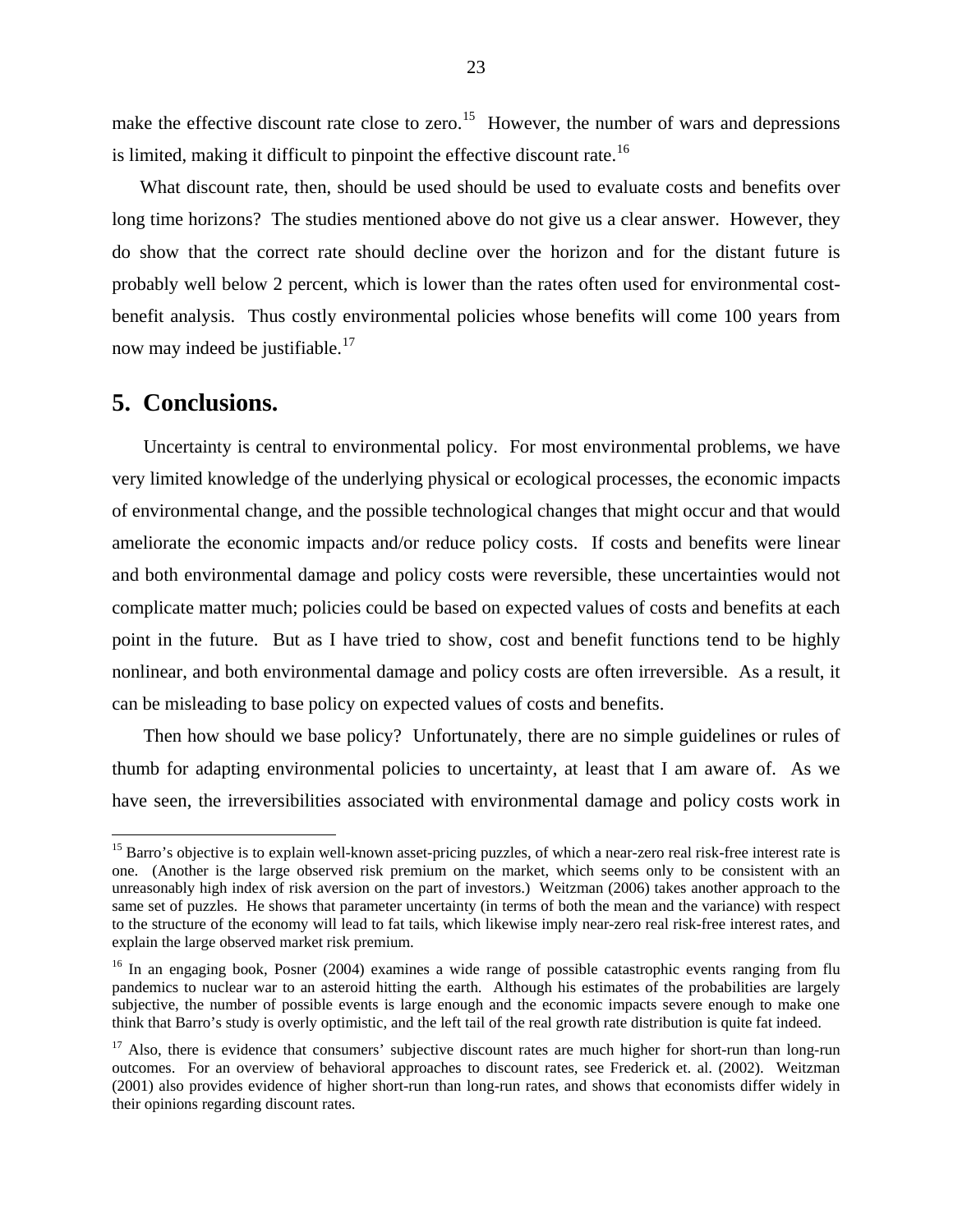opposite directions, so their net effect tends to be model-specific. Recent studies of global warming that ignore catastrophic impacts show a net effect that favors waiting over early action. That result can be turned around in models in which the health and economic impact rises at a sharply increasing rate with the amount of pollutant, e.g., if at some level the pollutant could have a catastrophic impact. This would especially be the case if the point at which a catastrophic outcome would occur is unknown. However, even for well-studied problems like global warming, we know very little about the likelihood of catastrophic impacts. Furthermore, most other environmental problems (e.g., deforestation and toxic waste disposal) have received much less attention, so we know even less about the characteristics of the cost and benefit functions in these cases.

We have made greater progress in terms of understanding the discount rates that should be used to evaluate policies for which impacts occur over very long time horizons. The very fact that the marginal return on capital, and thus real interest rates, are stochastic implies that the effective discount rate should be lower than some kind of average expected rate, and a rate close to zero is not implausible. But what matters is the tail of the distribution, i.e., the probabilities of one or more severe economic contractions over the next century, and given our (fortunately) limited experience with severe contractions, we are left with ranges of plausible discount rates. And while zero and two percent may both be plausible numbers, they can have very different implications when policy benefits occur 100 years from now.

The good news is that environmental economists have plenty of work to do, and need not plan on early retirement. Likewise for physical scientists working on environmental problems. It seems to me that at least one major focus of research should be on the causes and likelihood of severe or catastrophic outcomes, and this will likely involve collaboration between economists and physical scientists. And while global warming is an important problem, more work is needed on other problems that may eventually turn out to be even more pressing, such as the depletion or degradation of water resources, acid rain, toxic (and non-toxic) waste disposal, and the loss of wilderness and wildlife.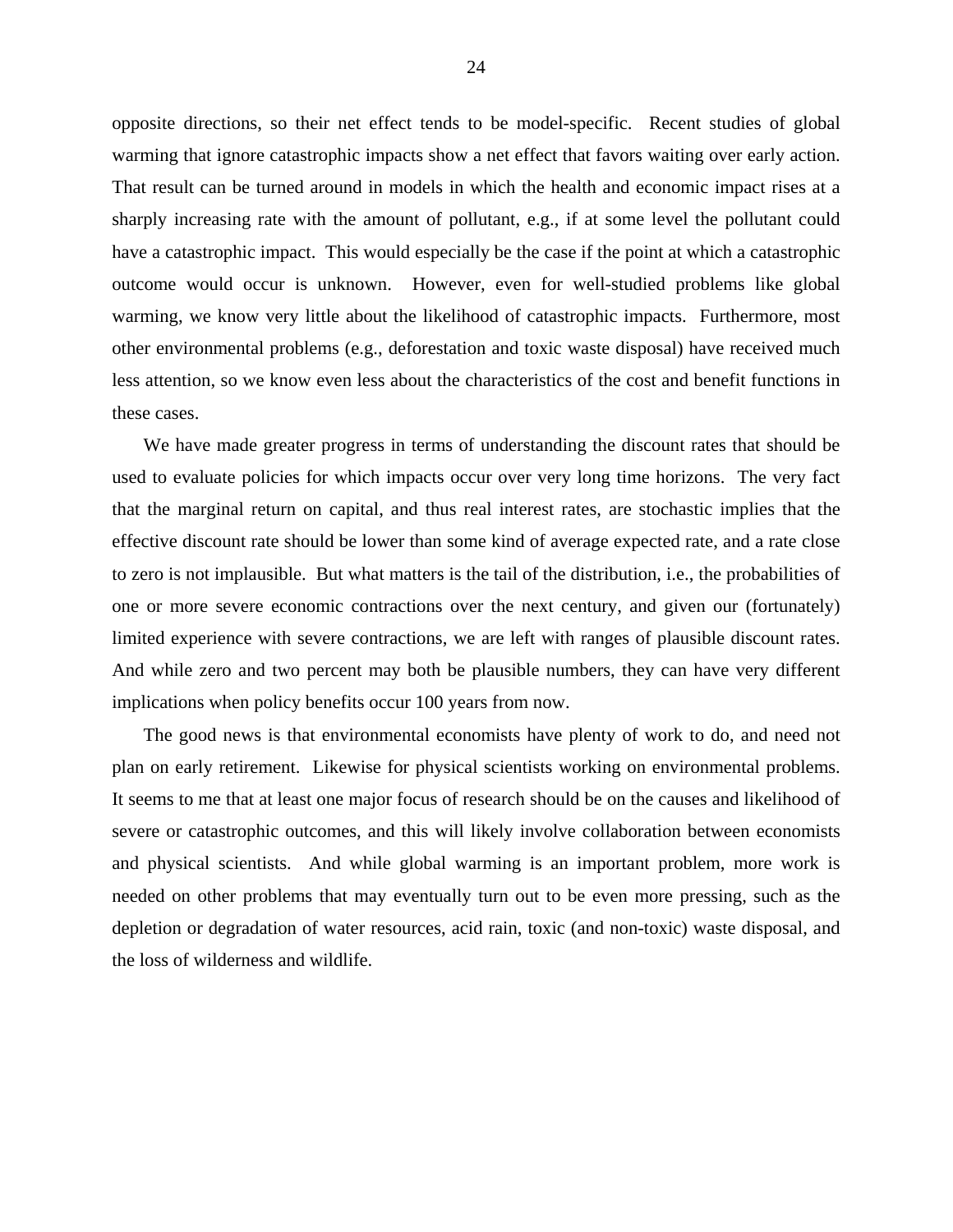## **References**

- Arrow, Kenneth J., and Anthony C. Fisher, "Environmental Preservation, Uncertainty, and Irreversibility," *Quarterly Journal of Economics*, 1974, **88**, 312—319.
- Barro, Robert J., "Rare Disasters and Asset Markets in the Twentieth Century," unpublished manuscript, December 2005.
- Bernanke, Ben S., "Irreversibility, Uncertainty, and Cyclical Investment," *Quarterly Journal of Economics*, 1983, **98**, 85—106.
- Chakravorty, Ujjayant, James Roumasset, and Kinping Tse, "Endogenous Substitution among Energy Resources and Global Warming," *Journal of Political Economy*, 1997, **105**, 1201—1234.
- Clark, Colin W., *Mathemataical Bioeconomics*, 2nd Ed., New York: John Wiley, 1990.
- Clarke, Harry R., and William J. Reed, "Consumption/Polllution Tradeoffs in an Environment Vulnerable to Catastrophic Collapse," *Journal of Economic Dynamics and Control*, 1994, **18**, 991—1010.
- Conrad, Jon, "Quasi-Option Value and the Expected Value of Information," *Quarterly Journal of Economics*, 1980, **92**, 813—819.
- Dixit, Avinash K., and Robert S. Pindyck, *Investment Under Uncertainty*, Princeton University Press, 1994.
- Dybvig, Philip H., Jonathan E. Ingersoll, Jr., and Stephen A. Ross, "Long Forward and Zero-Coupon Rates Can Never Fall," *Journal of Business*, 1996, **69**, 1—25.
- Fisher, Anthony C., and W.M. Hanemann, "Information and the Dynamics of Environmental Protection: The Concept of the Critical Period," *Scandinavian Journal of Economics*, 1990, **92**, 399—414.
- Fisher, Anthony C., and Urvashi Narain, "Global Warming, Endogenous Risk, and Irreversibility," *Environmental and Resource Economics*, 2003, **25**, 395—416.
- Frederick, Shane, George Loewenstein, and Ted O'Donoghue, "Time Discounting and Time Preference: A Critical Review," *Journal of Economic Literature*, June 2002, **40**, 351— 401.
- Freeman, A. Myrick, "The Quasi-Option Value of Irreversible Development," *Journal of Environmental Economics and Management*, 1984, **11**, 292—294.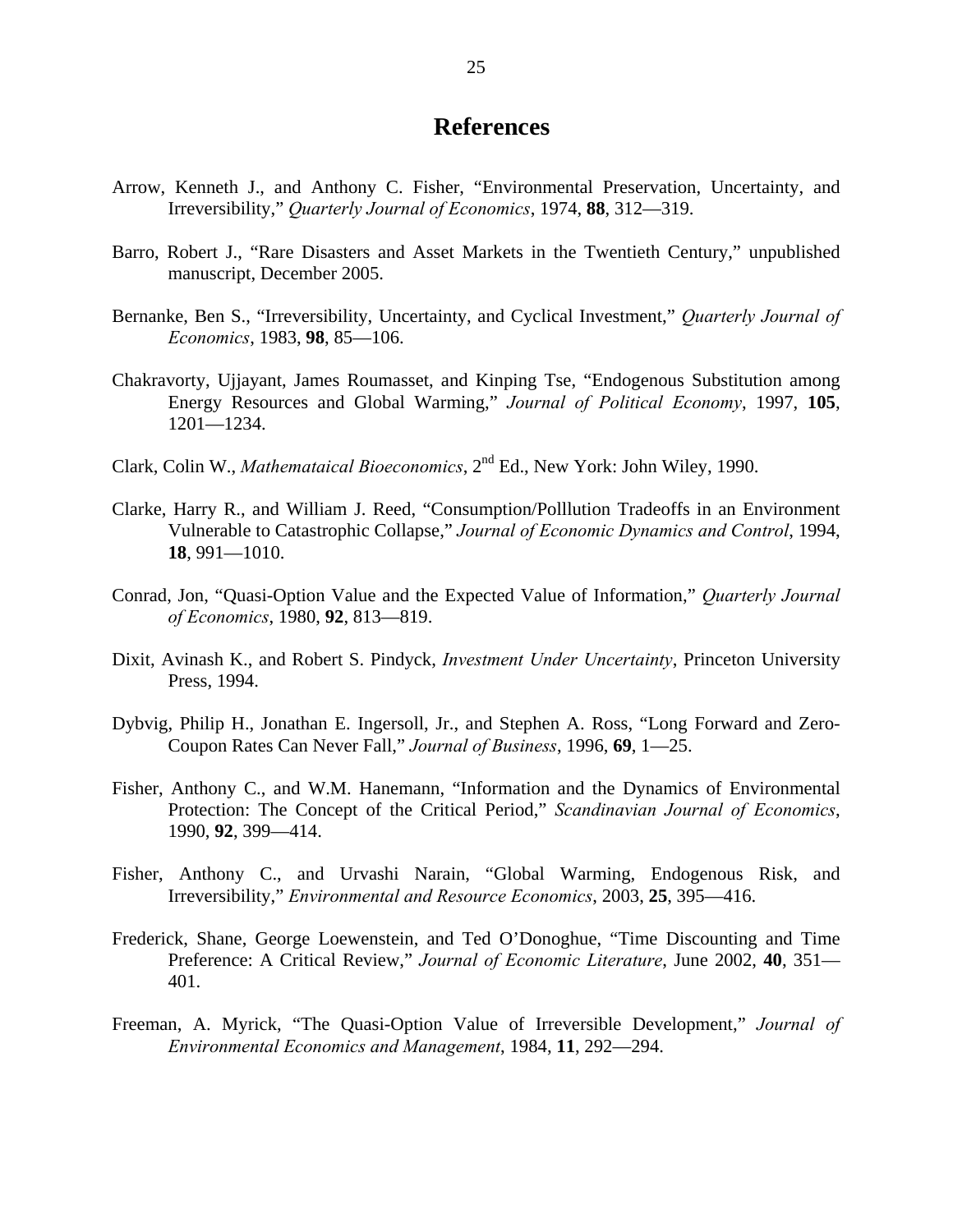- Gollier, Christian, "Discounting an Uncertain Future," *Journal of Public Economics*, 2002, **85**, 149—166.
- Gollier, Christian, *The Economics of Risk and Time*, Cambridge: MIT Press, 2001.
- Gollier, Christian, Bruno Jullien, and Nicolas Treich, "Scientific Progress and Irreversibility: An Economic Interpretation of the 'Precautionary Principle'," *Journal of Public Economics*, 2000, **75**, 229—253.
- Gore, Al, *An Inconvenient Truth*, Emmaus PA: Rodale Books, 2006.
- Goulder, Lawrence H., and William A. Pizer, "The Economics of Climate Change," NBER Working Paper No. 11923, January 2006.
- Hanemann, W. Michael, "Information and the Concept of Option Value," *Journal of Environmental Economics and Management*, 1989, **16**, 23—37.
- Heal, Geoffrey, and Bengt Kriström, "Uncertainty and Climate Change," *Environmental and Resource Economics*, June 2002, **22**, 3—39.
- Henry, Claude, "Investment Decisions Under Uncertainty: The Irreversibility Effect," *American Economic Review*, Dec. 1974, **64**, 1006—1012.
- Intergovernmental Panel on Climate Change (IPCC), "Climate Change 2001: The Scientific Basis," Technical Report, 2001.
- Jacoby, Henry D., and A. Denny Ellerman, "The Safety Valve and Climate Policy," *Energy Policy*, 2004, **32**, 481—91.
- Kelly, David I., and Charles D. Kolstad, "Bayesian Learning, Growth, and Pollution," *Journal of Economic Dynamics and Control*, 1999, **23**, 491—518.
- Kelly, David I., and Charles D. Kolstad, "Malthus and Climate Change: Betting on a Stable Population," *Journal of Environmental Economics and Management*, 2001, **41**, 135— 161.
- Kolstad, Charles D., "Learning and Stock Effects in Environmental Regulation: The Case of Greenhouse Gas Emissions," *Journal of Environmental Economics and Management*, 1996a, **31**, 1—18.
- Kolstad, Charles D., "Fundamental Irreversibilities in Stock Externalities," *Journal of Public Economics*, 1996b, **60**, 221—233.
- Mendelsohn, Robert, William Nordhaus, and D. Shaw. "Measuring the Impact of Global Warming on Agriculture," *American Economic Review*, 1994, **84,** 753—771. .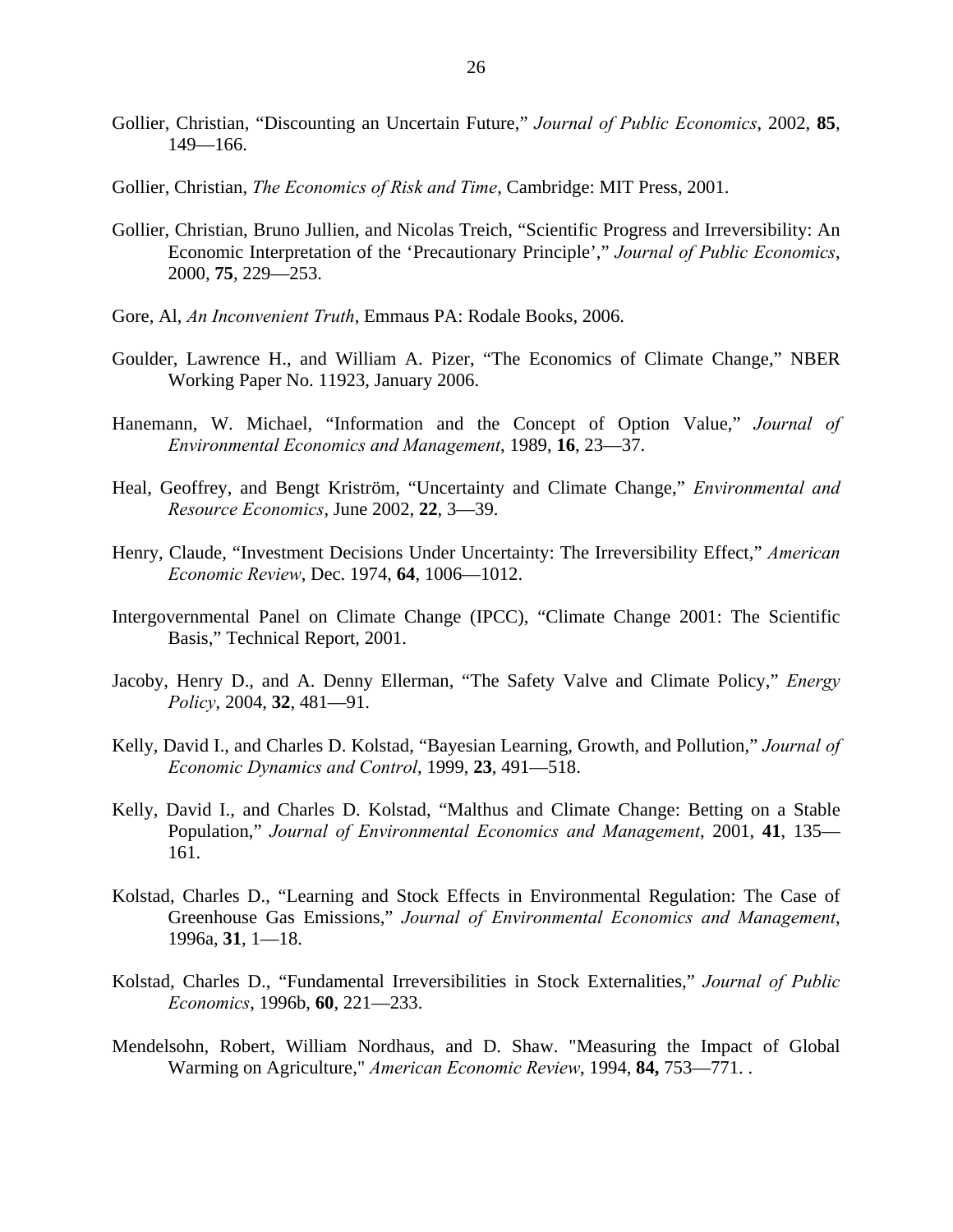- Newell, Richard G, and William A. Pizer, "Discounting the Distant Future: How Much Do Uncertain Rates Increase Valuations?" *Journal of Environmental Economics and Management*, 2003a, **46**, 52—71.
- Newell, Richard G, and William A. Pizer, "Regulating Stock Externalities Under Uncertainty," *Journal of Environmental Economics and Management*, 2003b, **46**, 416—32.
- Nordhaus, William D., *Managing the Global Commons*, Cambridge: MIT Press, 1994a.
- Nordhaus, William D., "Expert Opinion on Climate Change," *American Scientist*, 1994b, **82**,  $45 - 51$ .
- Pindyck, Robert S., "Uncertainty in the Theory of Renewable Resource Markets," *Review of Economic Studies*, April 1984, **51**, 289—303.
- Pindyck, Robert S., "Sunk Costs and Sunk Benefits in Environmental Policy," MIT Center for Energy and Environmental Policy Research, Working Paper No. 95-003, December 1998.
- Pindyck, Robert S., "Irreversibilities and the Timing of Environmental Policy," *Resource and Energy Economics*, July 2000, **22**, 233—259.
- Pindyck, Robert S. "Optimal Timing Problems in Environmental Economics," *Journal of Economic Dynamics and Control*, July 2002, **26**, 1677—1697.
- Pizer, William A., "Optimal Choice of Policy Instrument and Stringency Under Uncertainty: The Case of Climate Change," *Resource and Energy Economics*, 1999, **21**, 255—87.
- Pizer, William A., "Combining Price and Quantity Controls to Mitigate Global Climate Change," *Journal of Public Economics*, 2002, **85**, 409—434.
- Pizer, William A., "Climate Change Catastrophes," Resources for the Future Working Paper 03- 31, May 2003.
- Pizer, William A., "Climate Policy Design under Uncertainty," Resources for the Future Working Paper 05-44, October 2005.
- Posner, Richard A., *Catastrophe*, New York: Oxford University Press, 2004.
- Roberts, Marc J., and A. Michael Spence, "Effluent Charges and Licenses Under Uncertainty." *Journal of Public Economics*, 1976, **5**, 193—208.
- Roughgarden, Tim, and Stephen H. Schneider, "Climate Change Policy: Quantifying Uncertainties for Damages and Optimal Carbon Taxes," *Energy Policy*, 1999, **27**, 415— 429.